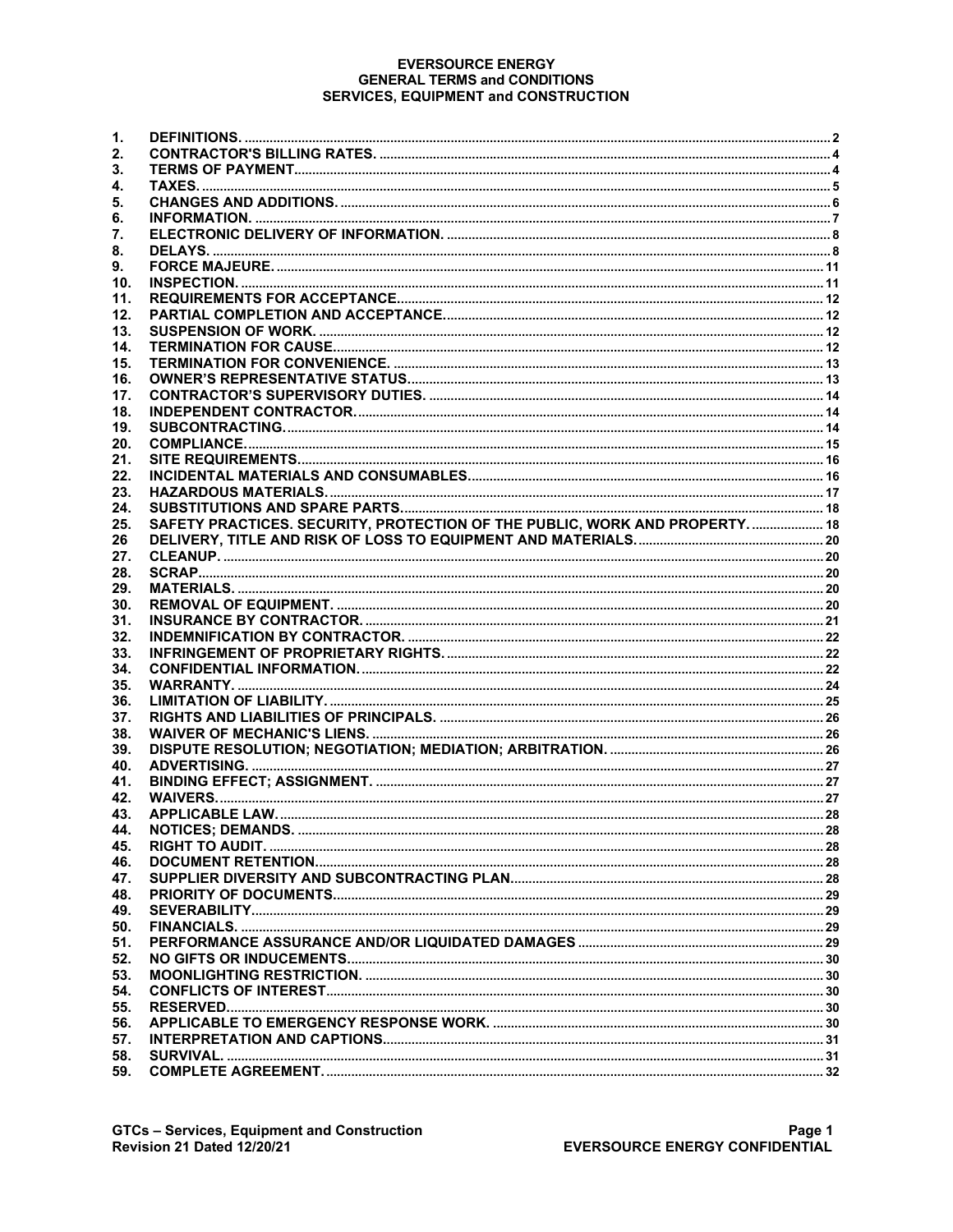# **1. DEFINITIONS.**

**All capitalized terms used herein, or elsewhere in the Agreement, shall have the meanings ascribed to them in this Article 1, unless such terms are otherwise defined in the Agreement. The terms "include(s)", "included" and "including" are used without limitation.**

- 1.1 ACCEPTANCE**:** The Owner's determination that the Contractor has completed the Work in compliance with the Agreement requirements and satisfied the requirements as applicable, in Article 11 "REQUIREMENTS FOR ACCEPTANCE."
- 1.2 AFFILIATE: Any company or other business entity that (i) controls, (ii) is controlled by or (iii) is under common control with a Party or its parent. A company or other business entity shall be deemed to control a company if it has the power to direct or cause the direction of the management or policies of such company or other business entity, whether through the ownership of voting securities, by contract, or otherwise.
- 1.3 AGREEMENT**:** The collective term used to describe all documents comprising each agreement between the parties for the Work, including the Order, General Terms and Conditions, the Exhibits and Attachments to the General Terms and Conditions, Special Terms and Conditions (if applicable), Specifications, any items specifically incorporated by reference and/or issued (including any documents issued with respect to any change order, modification or amendment) or provided by Owner to Contractor in connection herewith, and any amendments to the foregoing agreed to in writing by the parties. If the Order that references this Agreement inadvertently also references standard terms, PO General Terms and Conditions Rev. 1 (04.02.15) ("PO GTCs"), such PO GTCs shall not apply or bind either party and shall be superceded by the terms of this Agreement.
- 1.4 BUSINESS DAYS**:** Any day other than Saturday, Sunday and days observed as legal holidays by the federal or state government applicable to the Owner's Site(s) of Agreement performance.
- 1.5 CONFIDENTIAL INFORMATION: Confidential and/or proprietary information of a party to this Agreement. Owner's Confidential information includes written, oral, or electronic information and Information containing personal financial information, employee or customer information, personally identifiable information, protected health information, proprietary information or any other information that Owner designates as confidential and desires to protect against unrestricted disclosure or competitive use, including business plans, marketing strategies, bidding activities, commercial, technical and performance information, contracts, financial Information, research documentation, information about investors or any company or individual with whom Owner does business, information considered by Owner to be a trade secret and/or of a commercially valuable and sensitive nature or information that may otherwise be deemed confidential by law or regulatory agency, including Information described in Section 34.9 "CONFIDENTIAL INFORMATION". The parties intend that the designation of Contractor's Information as Confidential Information shall be limited to non-public financial information and non-public information that has unique commercial value and was developed independently from the Work.
- 1.6 CONTRACTOR**:** The entity issued an Order by Owner.
- 1.7 CONTRACTOR RESOURCES: Contractor's and any Subcontractor's employees, contract employees, consultants, agents, and all other persons of entities employed by or under the control of Contractor or any Subcontractor.
- 1.8 CONTRACTOR'S REPRESENTATIVE**:** The individual identified by Contractor with authority to act on behalf of Contractor in performance of the Agreement.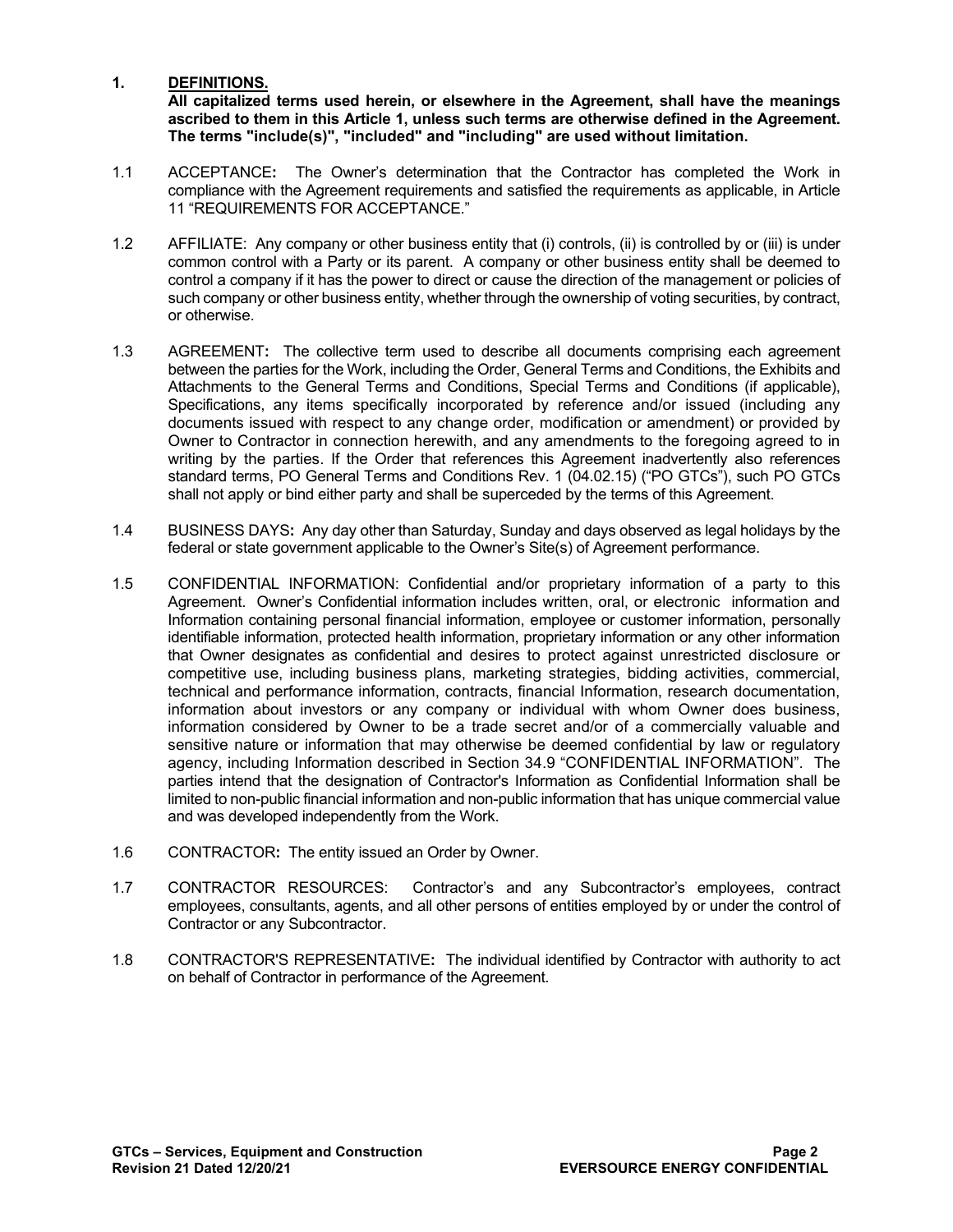- 1.9 DIRECT ACTUAL COSTS: Reasonable direct expenses actually incurred, supported with adequate documentation, to perform a task.
- 1.10 ENVIRONMENTAL LAWS**:** shall mean all applicable laws and any administrative or judicial interpretations thereof relating to: (a) the regulation, protection or use of the environment; (b) the conservation, management, development, control and/or use of natural resources and wildlife; (c) the management, manufacture, possession, use, generation, transportation, treatment, storage, disposal, release, threatened release, abatement, removal, remediation, or handling of, or exposure to, any Hazardous Materials; or (d) noise.
- 1.11 EQUIPMENT**:** A specific component, part, system, or material provided by Contractor under the Agreement. As used in the Agreement and as the context requires, the term "equipment" includes, the Equipment.
- 1.12 EVERSOURCE: Eversource Energy Service Company, a Connecticut corporation, for itself or as agent for its Affiliates, dba Eversource Energy.
- 1.13 FINAL ACCEPTANCE**:** Owner's written acknowledgement, determined in its sole discretion, that Contractor has completed all or a specified portion, if required or contemplated by the Agreement, of the Work in accordance with the requirements of the Agreement.
- 1.14 FINAL PAYMENT**:** That payment to be made to Contractor by Owner after Final Acceptance.
- 1.15 HAZARDOUS MATERIALS: The collective term used to describe (a) any petrochemical or petroleum products, oil, waste oil, asbestos in any form that is or could become friable, urea formaldehyde foam insulations, lead-based oil paint and polychlorinated biphenyls; (b) any products, mixtures, compounds, materials or wastes, air emissions, toxic substances, wastewater discharges and any chemical, material or substance that may give rise to liability pursuant to, or is listed or regulated under, or the human exposure to which or the release of which is controlled or limited by applicable Environmental Laws; and (c) any materials or substances defined in Environmental Laws as "hazardous", "toxic", "pollutant', or "contaminant", or words of similar meaning or regulatory effect.
- 1.16 INFORMATION**:** All intellectual property, computer software and documentation, studies, data, reports, documents, designs, plans, drawings, calculations, test results, Specifications, electronic communications and data, or other information, in whatever form or media. This includes any patents, trademarks, service marks, copyrights, or trade secrets or any devices, designs, methods, or written works developed or capable of being developed during the course of this agreement
- 1.17 ORDER**:** The document issued by Owner for specific Work, which shall be a Purchase Order for any procurements by such Owner. Any PO GTCs that may be referenced in the Order shall be excluded from the Agreement to which these General Terms and Conditions are referenced or attached and are hereby deleted. Any additional or conflicting terms and conditions in Contractor's confirmation thereof, or Contractor's documentation, including invoices, are hereby expressly rejected and excluded from the Agreement, are inapplicable to the Agreement, shall not be considered part of the Order(s), and shall be of no force and effect.
- 1.18 OWNER: "Owner" shall mean Eversource or its affiliated company or companies listed in the "Furnish and Ship To" block on the face of the first page of the Purchase Order under which the Contract is issued, or the Eversource Affiliate that has ordered the Work . Each Owner shall be solely responsible to Contractor for Work awarded by such Owner. No Eversource Affiliate that is not the Owner as to any particular Work awarded shall be jointly and severally liable for Owner obligations hereunder with respect to such Work.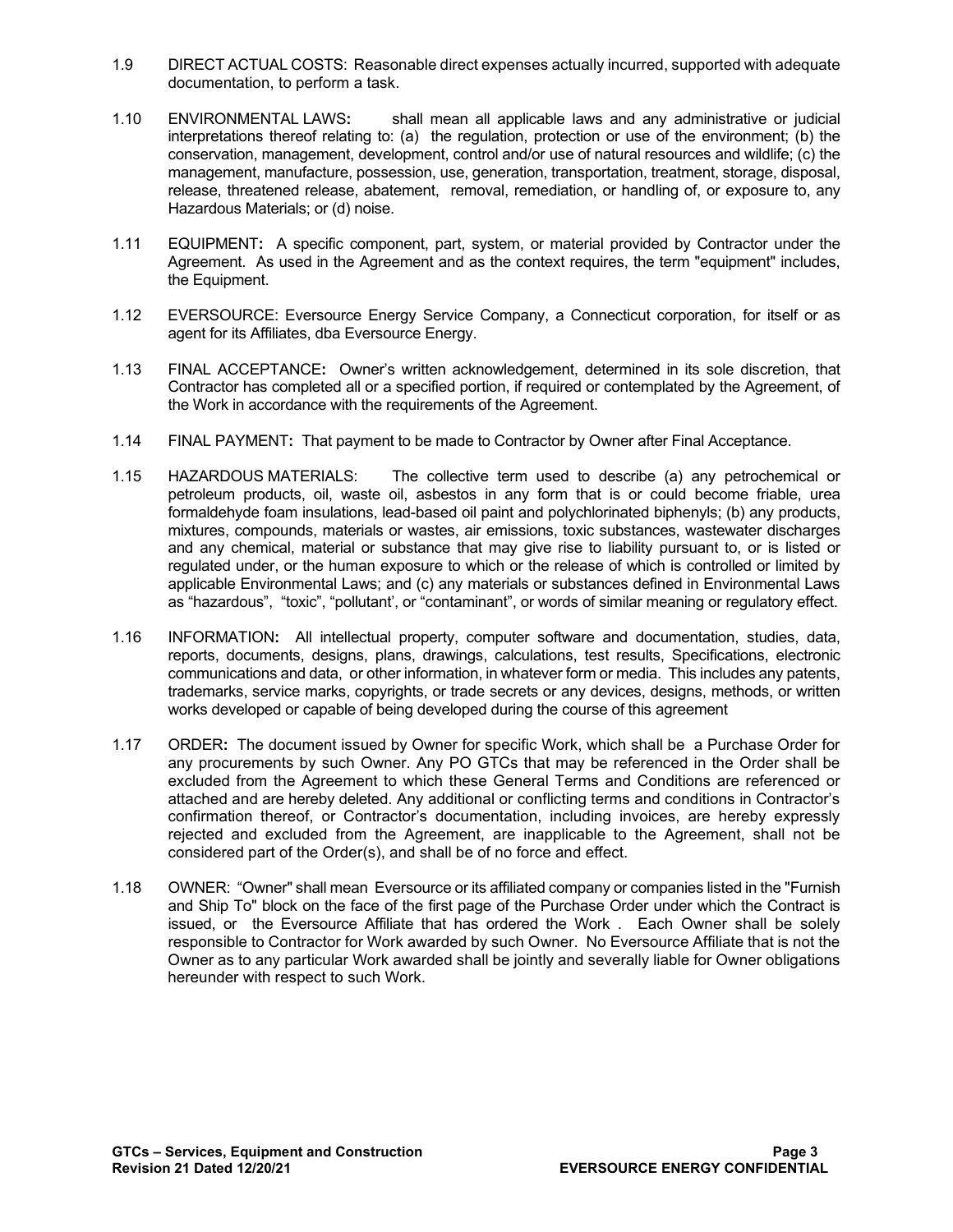- 1.19 OWNER'S REPRESENTATIVE**:** The individual(s) identified in Owner's Order with authority to act on behalf of Owner concerning the Agreement, or otherwise identified by the Owner in writing in the Agreement.
- 1.20 SCRAP: Used, obsolete, surplus, scrap or excess material or equipment resulting or arising from Work at a Site which material or equipment has been identified by Owner and/or Contractor as having potential commercial value.
- 1.21 SERVICES**:** A specific service furnished by or on behalf of Contractor under the Agreement and as part of the Work. Such Services may include the following services: design, engineering, technical, consulting, construction; preparation and/or compilation of Information; procurement, maintenance, repair, inspection, supervision; supply, transportation, installation, startup, testing of materials and Equipment; the supply of labor; and any other services to be performed as specified in the Agreement.
- 1.22 SITE**:** The location at which the Work is to be performed. The Site can include Owner's property, Owner rights of way, or other property not owned by Owner where Work is to be performed.
- 1.23 SPECIAL TERMS AND CONDITIONS: The Special Terms and Conditions, if any, attached hereto and made a part of the Agreement.
- 1.24 SPECIFICATIONS**:** The Work requirements, specifications or technical specifications, which may include instructions, scope or statement of work, written requirements for materials, equipment, construction, systems, standards, Information and workmanship for the Work and performance of Services, as provided, supplemented or revised from time to time by Owner.
- 1.25 SUBCONTRACTOR**:** Any subcontractor, licensor or supplier, at any tier, who furnishes materials, supplies, Equipment, facilities and/or Services to Contractor to meet Contractor's obligations to perform Work under the Agreement.
- 1.26 WORK**:** The terms used to describe collectively, all Equipment, materials, Information and Services as referenced in the Agreement documents, and all related duties, obligations and responsibilities undertaken or required to be undertaken by Contractor under the Agreement.

# **2. CONTRACTOR'S BILLING RATES.**

Whenever Contractor performs Work on a time and materials basis (including Work performed as a change or addition to the scope of Work described in the Contract) Contractor shall be compensated at the billing rates set forth in the Order. Any adjustments to billing rates that are in compliance with Agreement terms must be provided to Owner for review in the form of a new rate schedule in advance of any invoicing based on such new rates. Owner may reject any invoices which contain billing rates that are inconsistent with Owner's current rate schedule on file.

# **3. TERMS OF PAYMENT.**

- 3.1 Owner shall pay all undisputed charges indicated in properly itemized and supported invoices for Work performed by Contractor and Accepted by Owner in accordance with the terms of the ,Agreement, within thirty (30) days after receipt of invoice by Owner. If Owner disputes a portion of an invoice, at Owner's request Contractor shall submit a revised invoice for the undisputed amount and Owner shall pay such undisputed portion within thirty (30) days after receipt thereof. Upon Owner's request, Contractor shall provide documentation regarding un-vouchered liabilities including: a) the estimated dollar amount of all Work performed but not invoiced for that month or previous months, and b) any invoice submitted but not yet paid. Documentation must include Owner's Order number and, if applicable, release number.
- 3.2 Contractor must invoice for Work in a timely fashion and within the period specified by Owner. Subject to Owner's invoicing instructions, Contractor shall issue its final invoice Owner within one hundred eighty (180) days of the completion of the Work being invoiced.
- 3.3 Each invoice shall (a) be certified in writing as correct by Contractor's Representative; (b) be itemized (with reasonable detail) to fully describe each element of cost charged to Owner and any negotiated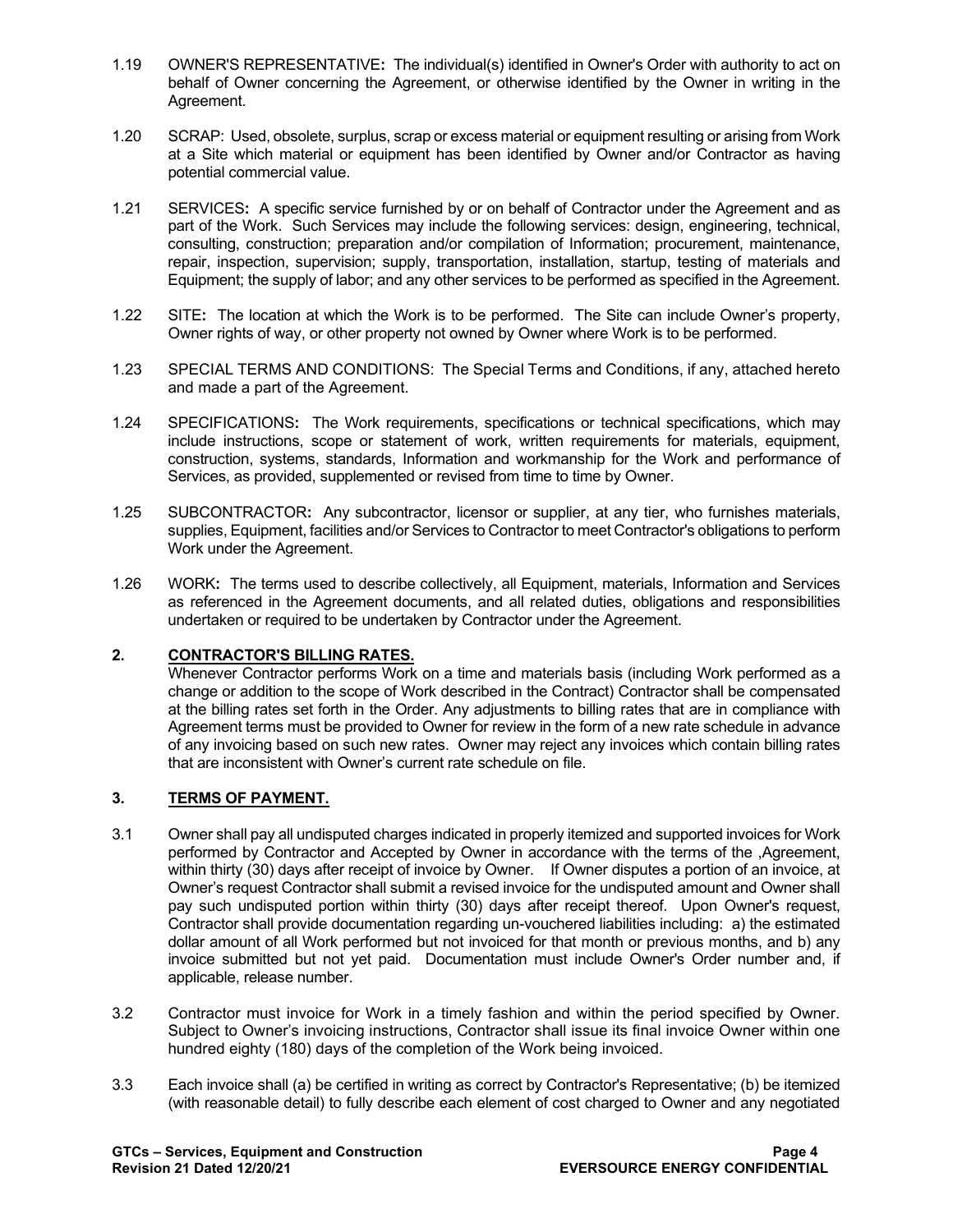early payment discounts and (c) if applicable, contain a certification acceptable to Owner to the effect that all Subcontractors have been paid in full for completed Work as reflected in the immediately preceding invoice. For time and material Work, Contractor shall bill in accordance with Owner's billing instructions.

- 3.4 Owner may withhold payment of all or part of any invoice to such extent as may be necessary to protect itself from loss caused by: (a) defective Work not remedied; (b) claims filed or reasonable evidence indicating probable filing of claims by other parties against Contractor and/or Owner in connection with the Work; (c) failure of Contractor to make payments properly to Subcontractors for material, labor or equipment; (d) reasonable indication that the unpaid balance is insufficient to cover the cost to complete the Work; (e) reasonable indication that the Work will not be completed within the Agreement schedule; (f) unsatisfactory performance of the Work by Contractor; (g) failure of Contractor to perform any of its obligations under the Contract; or (h) failure of Contractor to pay any amounts due Owner. Owner shall notify Contractor of the grounds for any withholding, and when the above grounds are removed, or Contractor provides performance assurance satisfactory to Owner that will protect Owner for the amount withheld, payment will be made of the amounts withheld. When deemed reasonable by Owner, Owner may use such funds to rectify the situation causing the withholding of funds.
- 3.5 To the extent permitted by law, Owner shall have the right to set-off against any sums due Contractor under the Agreement any claims Owner may have against Contractor under the Agreement or under any other contract between Owner and Contractor, or that Owner may otherwise have against Contractor without prejudice to the rights of the parties with respect to such claims. In the case of Work incorrectly performed or incomplete, an equitable deduction from the Agreement price may be made.
	- a. Except for Work performed at a fixed price, Contractor shall make available to Owner during the Work and for a period of three (3) years following Final Acceptance of all Work, all source documents necessary to verify the elements of all billable charges, including: each worker's name, charge classification, and hours worked; computer usage summaries; and original documentation of all reimbursable expenses (e.g. receipts for travel, business expense and employee expense). Upon five (5) business days prior notice by Owner, this information shall be available for audit by Owner during normal business hours, at Contractor's principal office or at any other location agreed to by the parties.
	- b. **THIS SECTION IS APPLICABLE ONLY TO WORK INCLUDING CONSTRUCTION RENOVATION OR REHABILITATION OF REAL PROPERTY IN CONNECTICUT**: In addition to the requirements set forth in Section 3.3, each invoice that includes Agreement changes shall include a statement showing the status of all pending change orders and approved changes to the original Agreement (such statement shall identify the pending change orders and shall include the date such change orders were initiated, the costs associated with their performance and a description of any Work completed). For time and material Work, Contractor shall bill in accordance with Owner's billing instructions. Contractor shall pay any amounts due any Subcontractor for such Work furnished, in compliance with applicable laws, including C.G.S. Section 42- 158j.

# **4. TAXES.**

- Taxes on Owner's Purchases from Contractor. Contractor's price(s) and any Billing Rates that apply under the Agreement exclude any and all present and future Federal, state, county, municipal or other jurisdiction's sales, use, excise or other taxes that may apply to the Work and Owner's purchase of the Work and any applicable present and future Federal, state, county, municipal or other jurisdiction's sales, use, excise or other taxes shall be included in invoices and separately identified and itemized. The Owner shall provide any applicable tax exemption certificates to the Contractor upon the Contractor's request.
- 4.2 Taxes on Contractor's Purchases. If Owner informs Contractor that Owner has a tax exemption certificate or a direct pay permit that applies to a specified portion of the Work, Contractor shall notify its Subcontractors and suppliers that their Services performed for, materials supplied for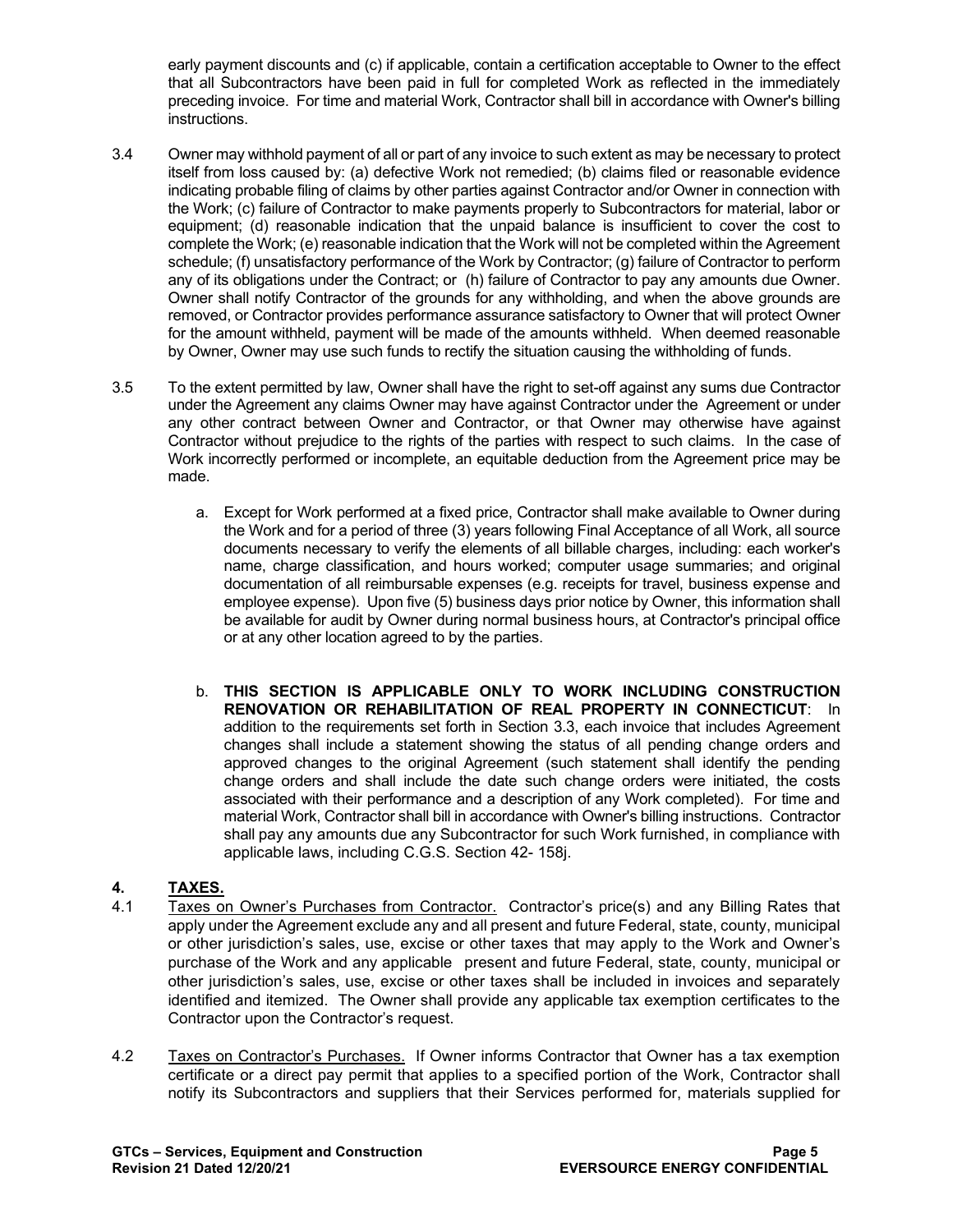Contractor's use in, and/or Equipment supplied for installation as part of the specified "tax exempt portion" or "direct pay portion" of the Work are either exempt from sales and use taxes or Owner pays such taxes directly. Consequently, these Subcontractors and suppliers should not collect such taxes from Contractor and Contractor's prices and Billing Rates to Owner should reflect such tax exemption or Owner's direct payment on Contractor's purchases from Subcontractors and suppliers for the tax exempt or direct pay portion of the Work. Subcontractors and suppliers providing Services, materials and or Equipment for any portions of the Work that are neither tax exempt nor direct pay shall apply any normally applicable sales or use taxes to such "normal tax" portions of the Work and Contractor's prices and Billing Rates will be deemed to include any and all applicable taxes on such normal tax portions of the Work. If Owner does not inform Contractor that it has a tax exemption certificate or a direct pay permit that applies to a portion of the Work, Contractor should presume that its purchases from Subcontractors and suppliers associated with the Work are subject to any applicable sales and/or use taxes on such purchases and Contractor will be deemed to have included any and all applicable taxes on its purchases from Subcontractors and suppliers in the prices and Billing Rates stated in the Agreement provided that any Billing Rates using markup percentages will not apply to taxes paid for such purchases.

- 4.3 Income, Property and Payroll Taxes. Notwithstanding any provision of the Agreement, Owner shall not be required to pay or reimburse Contractor for any taxes levied against Contractor's income, property or payroll.
- 4.4 Non-Resident Tax Bonds. If required by applicable law, Contractor and all Subcontractors shall provide to Owner a certificate of compliance with the non-resident contractor bonding provisions applicable to the Work. Contractor shall furnish such certificate to Owner in the case of (i) Contractor, no later than the earlier to occur of thirty (30) days after the effective date of the Agreement, or the date of commencement of the Work, and (ii) each Subcontractor, within the earlier to occur of thirty (30) days after Contractor's retention thereof, or the date of commencement of the Work under such subcontract. Absent such certificates, Owner shall be entitled to withhold amounts otherwise due to Contractor hereunder in accordance with applicable law.

# **5. CHANGES AND ADDITIONS.**

- 5.1 Either party may request changes or additions to the Work by submitting a written request to the other. Changes requested by Contractor shall not, however, be implemented until approved in writing by Owner. All changes shall be made in accordance with approved Owner procedures included in the Agreement documents or otherwise provided to Contractor.
- 5.2 Owner shall have the right to require Contractor to delete from, change or add to the Work, in each case to the extent that any such deletions, changes, additions or other alterations are of the character described in the scope of Work, and to the extent such deletions, changes or additions are within the general expertise of Contractor Resources performing the Work. If such deletions, changes or additions are scheduled to be completed by or within six (6) months following the then-scheduled completion date for the Work as specified in the ,Agreement, such Work shall be performed at Contractor's time and material rates in effect for the ,Agreement, unless the parties agree in writing to another method of compensation.
- 5.3 If a deletion, change or addition will increase or decrease the cost or time required to complete the Work, the party requesting the change or addition will set forth in its request the appropriate adjustment to compensation or completion deadlines. Written acceptance by the party receiving the request for change or addition shall be a binding resolution between parties of the issues set forth in the request.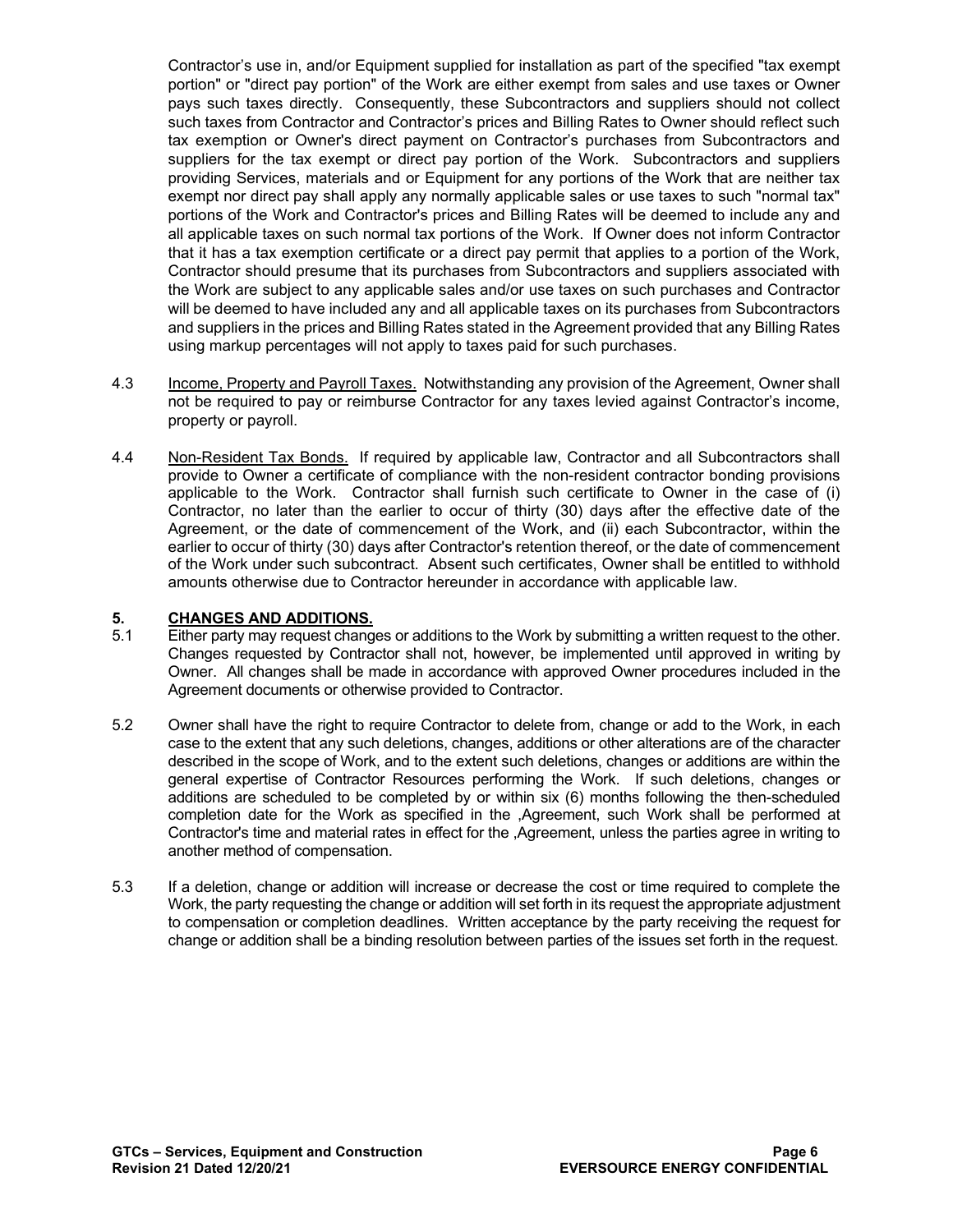- 5.4 At no time shall the Work be delayed by Contractor due to a dispute between the parties concerning the cost or time required to accomplish a deletion, change or addition requested by either party.
- 5.5 Contractor shall not commence or undertake any portion of any Work for which it contends that any extra compensation or schedule adjustment is or will be owed or due or payable, without prior written authorization from Owner, and such authorization shall be required for payment of any extra compensation to, or adjustment of any schedule requirement for the benefit of, Contractor. In all instances, Contractor shall orally notify the Owner's Representative of any circumstances that could result in a change in the scope of the Work (or a claim therefor) as soon as possible after the occurrence of the event or incident, and in writing within twenty-four (24) hours after such occurrence. Thereafter, Contractor shall submit to Owner appropriate detailed supporting documentation, justifying the basis for the claim, within ten (10) Business Days after the date of the event or incident giving rise to such claim. Without relieving Contractor of its obligations hereunder, any claims by Contractor for increased compensation or extension of completion deadlines shall be irrevocably waived and released unless Contractor provides such immediate oral notice and twenty-four (24) hour written notice and thereafter submits such detailed supporting documentation for the claim to Owner within such ten (10) Business Day period.
- 5.6 **THIS SECTION IS APPLICABLE ONLY TO WORK INCLUDING CONSTRUCTION, RENOVATION OR REHABILITATION OF REAL PROPERTY IN MASSACHUSETTS WITH AN ORIGINAL MINIMUM CONTRACT VALUE OF \$3 MILLION:** Owner shall approve or provide written objection to all or any portion of each change order request made by Contractor within thirty (30) days after receipt by Owner of the complete change order request; provided that, an objection by Owner in whole or in part to any change order request shall be effective if given before the date that payment is due. Owner's rejection of a Contractor's change order request shall be in writing and include an explanation of the factual and contractual basis for such rejection, and shall be certified as made in good faith.

# **6. INFORMATION.**<br>6.1 **If Contractor is re**

- If Contractor is required to provide Information, complete and accurate Information shall be submitted in sufficient time for review and approval by Owner prior to starting Work affected by such documents. All equipment and material shall conform to the details shown on Information approved by Owner.
- 6.2 Once Information has been approved by Owner, Contractor shall not make any changes in Information without the prior written approval of Owner.
- 6.3 It is the obligation of the Contractor to review and evaluate the Specifications, and to promptly provide written notice to the Owner of any errors, omissions or discrepancies that the Contractor discovers. Contractor shall immediately notify Owner and request additional instruction in writing whenever Owner-provided Information is found to be unclear, incorrect or conflicting. Contractor shall not undertake any Work based upon such Information until such discrepancy has been resolved by Owner. The Contractor shall not proceed with uncertainty, and any cost incurred that could reasonably have been avoided through timely correction of the Specifications shall be the responsibility of the Contractor. ..
- 6.4 Preliminary, certified for manufacture, certified for construction and as-built drawings shall be submitted to Owner for approval in the form requested by Owner. Any drawing shall be produced in accordance with any Specifications and acceptable industry practices and shall be legible such that Owner is able to clearly distinguish all characters and lines.
- 6.5 For Work that includes Information that is not prepared exclusively and solely for Owner, Contractor shall retain title to any such Information (excluding any portion thereof that contains Owner's Confidential Information) that is subject to Contractor's patents, copyrights, trademarks, service marks, intellectual property rights or proprietary interests provided that Owner shall have unrestricted and non-exclusive rights and license to use such Information. For Work that includes Information that is prepared exclusively and solely for Owner, all such Information is the proprietary Information of Owner and shall be subject to the requirements applicable to Owner's Confidential Information as set forth in Article 34 "CONFIDENTIAL INFORMATION" herein, whether or not each such document is so identified.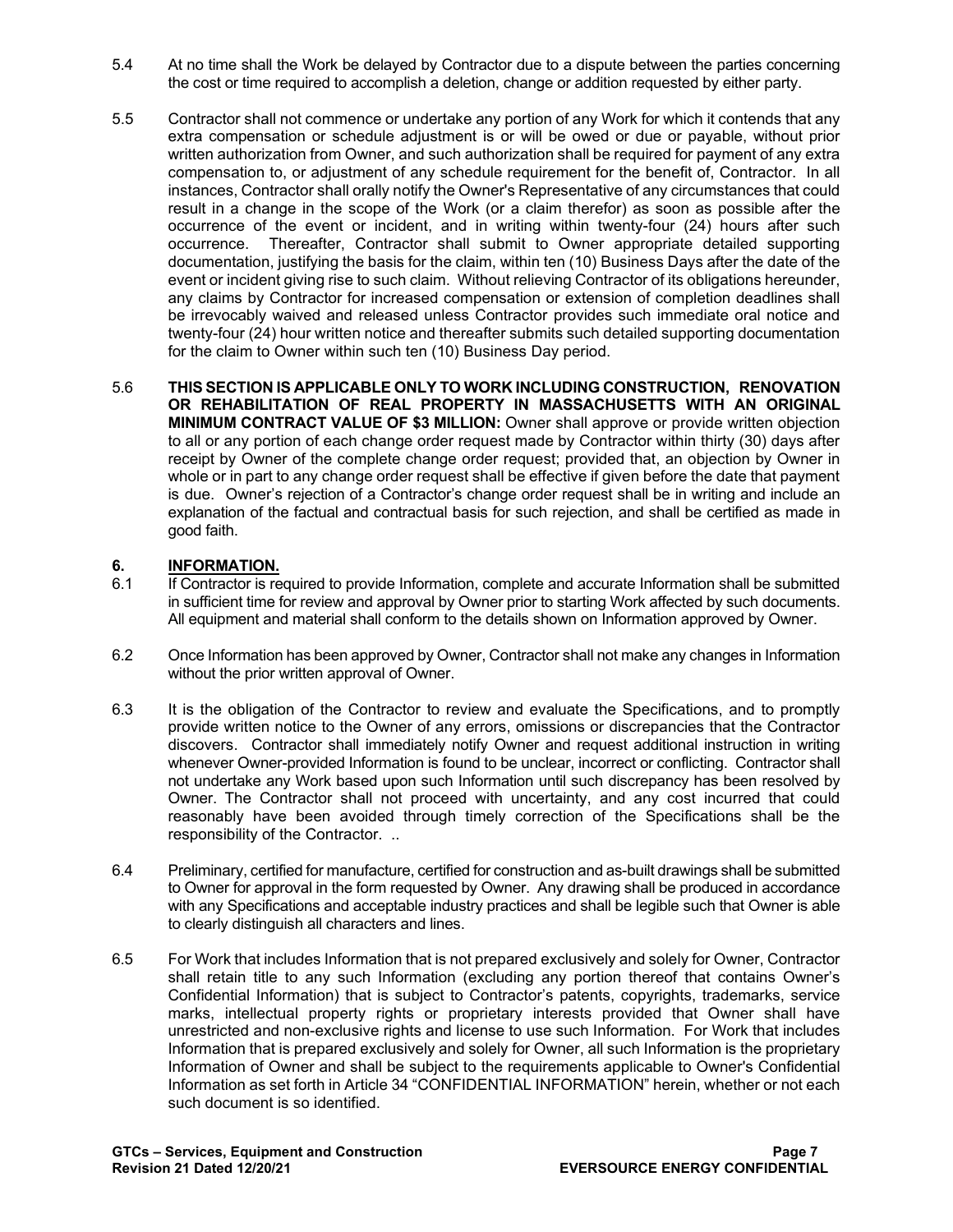- 6.6 Contractor shall be responsible for the completeness and accuracy of the Information it provides and shall correct, at its expense, all errors or omissions therein. Without limitation of any and all other rights and remedies available to Owner, the reasonable cost necessary to correct matters attributable to such errors shall be chargeable to Contractor.
- 6.7 Contractor shall provide Owner with all Information necessary for Owner's use and understanding of the Work and the installation, operation, maintenance and repair thereof, and to allow Owner to satisfy any legal process, or any filing or disclosure requirement required under law or regulation or requirement of a governmental body. Except for Information deemed to be proprietary to Contractor under the terms of the Agreement, and except as set forth in this Article 6, all Information supplied or delivered to Owner pursuant to the Agreement shall be the property of Owner. Contractor may retain for its records only, copies of any Information furnished to Owner, and unless otherwise agreed to by the parties, shall treat such Information in accordance with the requirements applicable to Owner's Confidential Information.
- 6.8 Contractor shall keep such full and detailed accounts for proper financial management under this Agreement as Owner may reasonably request. Contractor shall also promptly provide other information, copies of such reports, and other information reasonably requested at no cost to Owner.
- 6.9 The interpretation of the Specifications shall rest with the Owner's Representative, whose decision in any matter shall be final and binding, subject to the dispute resolution provisions of this Agreement. The Specifications are intended to state in general what is required for the Work, and the omission of minor details shall not operate to relieve the Contractor from the obligation to provide all things necessary for the completion in proper working order of the entire Work outlined therein in accordance with the best construction or industry practices.

# **7. ELECTRONIC DELIVERY OF INFORMATION.**

Owner and/or Contractor may agree to exchange business data or information electronically using a point-to-point connection or a value-added network either directly or through a third party E-Business provider (collectively, "E-Business"). The parties recognize and agree that the electronic transmission of information, including attachments, and access to E-Business systems by Owner employees, cannot be guaranteed to be secure from third party interception, error free or free from viruses or other damaging computer code, and that such information could be intercepted, corrupted, infected, lost, destroyed or incomplete, or otherwise be adversely affected during transmission or harmful to the recipient's computer system. Owner and Contractor have each taken steps within their organization to reduce the foregoing risk, consistent with the industry practices; however, there can be no assurance that outgoing E-Business is free of the foregoing faults or that engaging in E-Business will not create any harm to electronic systems. If Contractor agrees to transmit information or documents relating to this Agreement using E-Business, Contractor shall be deemed to have accepted and be bound by the terms of this Agreement.

# **8. DELAYS.**

Schedule Commitment/Notice of Delay. Time is of the essence with respect to the performance of the Work. Each party shall give the other prompt written notice of any circumstances that may delay performance of the Work including any Force Majeure (as defined in Section 9.1). Contractor shall notify Owner's Representative of any such circumstance orally as soon as possible after such circumstance occurs and in writing within twenty-four (24) hours after the occurrence of such circumstance. Contractor shall record the cause of any resulting delay and the time lost in its reports and in its time sheets and shall submit such reports and time sheets to Owner's Representative.

#### 8.2 Delays in Performance for Reasons Other Than Force Majeure.

8.2.1 Owner may at any time request Contractor to delay performance, fabrication or delivery of all or any portion of any Work to be provided under the Agreement. Contractor shall use its best efforts to accommodate such delay. However, if Contractor is unable to accommodate all or a portion of Owner's request, it shall notify Owner in sufficient time for Owner to take alternative measures, including directing Contractor to place the affected Work or portion thereof,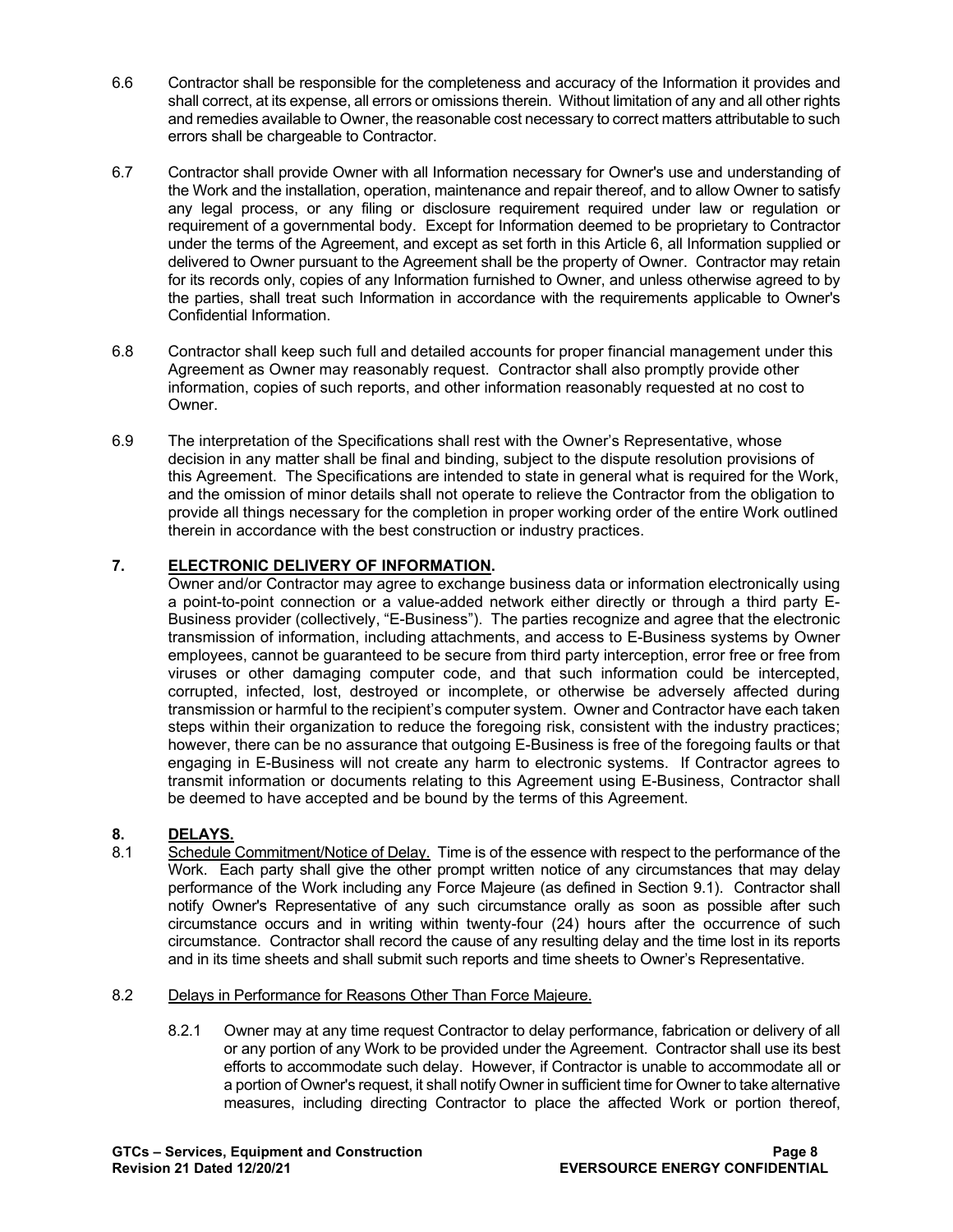including any equipment, materials or supplies, in storage at a site authorized by Owner.

- 8.2.2 Risk of loss and liability for Equipment, materials, and/or supplies placed in storage shall remain with Contractor until transferred to Owner in accordance with Article 26 "DELIVERY, TITLE AND RISK OF LOSS TO EQUIPMENT AND MATERIALS".
- 8.2.3 If Work or any portion thereof is ready for performance or shipment, but performance or shipment is delayed beyond the scheduled performance or shipment date by Owner, the parties will adjust the payment schedule accordingly and for any Direct Actual Costs resulting from such delays, use good faith efforts to negotiate a change order to address such costs. .
- 8.2.4 Contractor shall use best efforts to complete the Work in accordance with the Work schedule. If the Work falls behind schedule due to acts or omissions of Contractor or any Contractor Resources, Contractor shall, at its sole cost and expense, use its best efforts to restore the Work to schedule, including placing Contractor Resources on extended working hours, assigning additional resources to the Work, and establishing expedited, priority treatment for the acquisition, fabrication and delivery of the equipment, materials and supplies necessary to complete the Work within the time set forth in the Agreement.
- 8.3 Off-Site Delays. If Work at an off-Site facility is delayed by either party, the other party shall be entitled to compensation for its documented direct, actual costs for each such period of delay.
- 8.4 Limitation of Liability for Delay Damages at Site. The parties agree to limit liability for damages incurred by delays at a Site as follows:
	- 8.4.1 At any point after Owner orders Contractor to start the Work, Contractor's delay shall be deemed to commence when the Work location or Work site becomes available for the Contractor's performance of Work but the Contractor, in whole or in part, does not perform the Work, and such delay shall be deemed to cease when the Contractor resumes Work performance in accordance with the Agreement terms. For delays caused by Contractor, Owner shall be compensated for its actual costs to accommodate or mitigate the impact of each Contractor delay.
	- 8.4.2 At any point after Owner orders Contractor to start the Work, Owner's delay shall be deemed to commence when Contractor Resources are able to be present at the Work location and able to perform the Work but are prevented by the Owner from performing such Work and such delay shall be deemed to cease when Owner no longer prevents such performance. In the event of a delay requested by Owner, or a delay caused solely by Owner's negligence, to the extent Contractor has incurred labor costs caused by such delay, Contractor shall be compensated pursuant to Section 8.4.3.
	- 8.4.3 The duration of delay shall be computed in increments of one (1) hour. Compensation for each party's direct labor costs shall be made only to the extent that a party actually incurs direct labor costs, if any. The delayed party shall use commercially reasonable efforts to minimize the costs it incurs for each delay by rescheduling its activities, redeploying its work force, or by other appropriate action. The parties shall consult at least weekly concerning delays, Contractor shall provide Owner with documentation relating to such delay as requested by Owner, and Owner shall maintain a log of each party's delay. Compensation for delay shall be made at the completion and Acceptance of the Work by determining the total number of hours of delay for each party, and subtracting the lesser number of hours from the greater to establish the party with a delay balance. Contractor shall be compensated for the lesser of (i) its delay balance or (ii) the number of working hours (not to exceed eight (8) hours per day) the Work is delayed beyond the scheduled completion date due to the request of Owner, or the sole negligence of **Owner**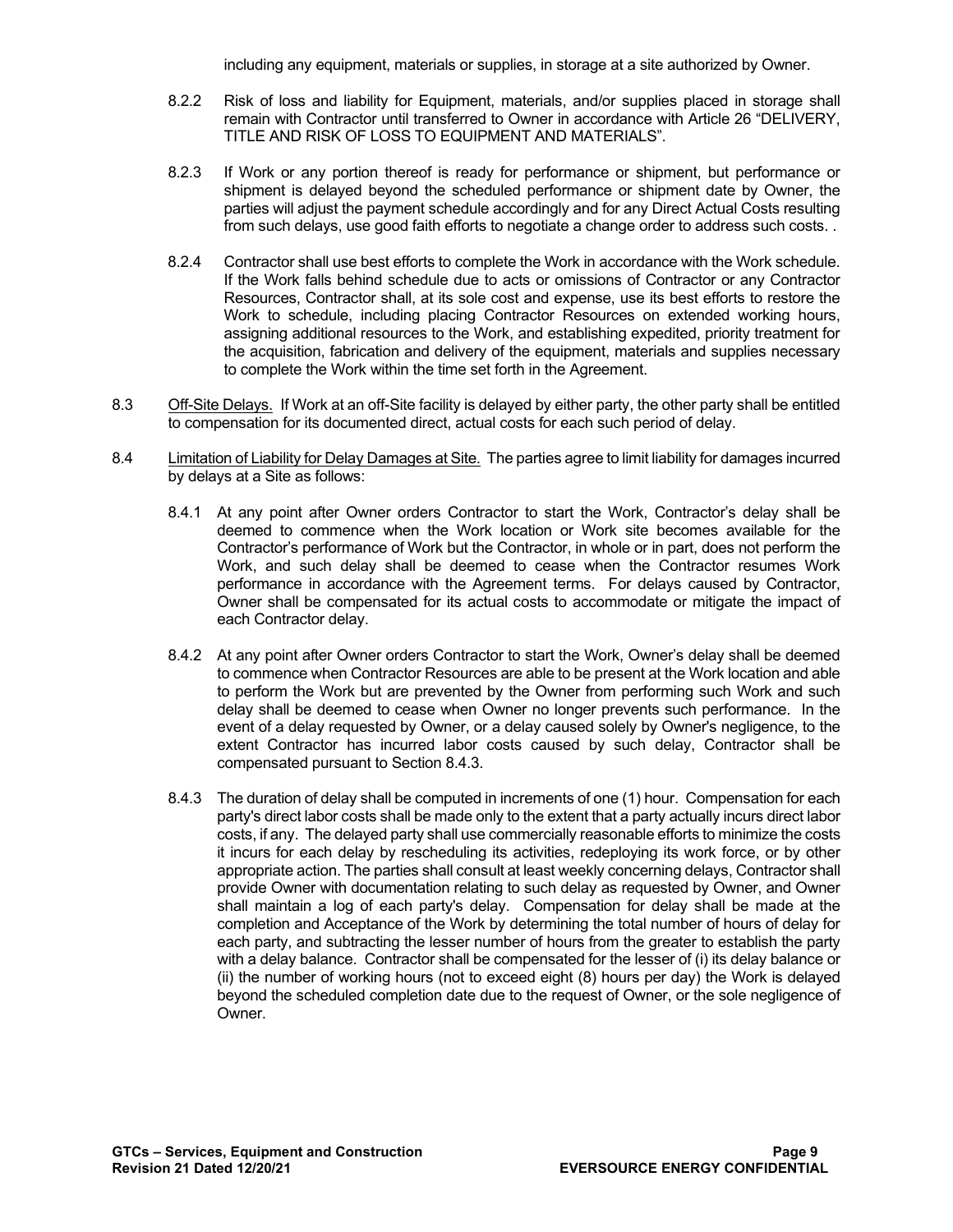8.4.4 Contractor shall not be compensated for delay time unless it provides written notice of such delay to Owner within the period specified in this Article.

# **9. FORCE MAJEURE.**

- Neither party shall be liable to the other for loss or damage resulting from any delay or failure of a party to perform its contractual obligations due to conditions or circumstances which are beyond that party's control, including: acts of God; war; acts of a public enemy; riot; civil commotion, sabotage; Federal, state or municipal action, inaction or regulation; strikes or other labor troubles (excluding those involving such party's employees); fire; flood; accidents; epidemics; quarantine restrictions; embargoes; damage to or destruction in whole or in part of office equipment or manufacturing plant, to the extent such facilities are necessary to proper performance of the party's obligations under any Agreement and alternate facilities are not reasonably available; and inability to obtain raw material, labor, fuel or supplies; provided however, that such failure or delay is not caused by that party's failure to satisfy its obligations under the Agreement or could not have been prevented by reasonable precautions taken by the non-performing party or could not reasonably be circumvented by the non-performing party through the use of alternate sources or plans or other means.
- 9.2 Force majeure shall extend the time for Contractor's performance to the extent such condition directly affects completion of Work. Contractor shall use its best efforts to reschedule its Work to mitigate the effect of such condition and to eliminate such condition as soon as possible. If the Work falls behind schedule due to a Force Majeure, Owner may direct Contractor to accelerate the Work by whatever means Owner may deem necessary, including subcontracting Work or working additional hours or shifts, and Owner shall pay Contractor for the agreed Direct Actual Costs incurred by Contractor in connection with any such directed acceleration.
- 9.3 Neither this Article nor any other provision of the Agreement shall excuse the non-performance or delayed performance of Contractor due to any failure of the Contractor to prepare for the Work or commercial impracticability experienced by Contractor, including market changes, increased costs or insufficient money.

# **10. INSPECTION.**

- 10.1 Contractor shall advise Owner in writing of each location where Work is being performed or where materials or Equipment are being manufactured, stored, or prepared for use under the, Agreement, in each case, reasonably in advance of conducting such Work or storing such items to allow Owner to witness or inspect the same. Contractor shall, on behalf of itself and its Subcontractors, provide unrestricted access to such locations for inspection of Work.
- 10.2 Contractor shall provide Owner timely notice of the date of all tests affecting the Work, and provide test results promptly to Owner. Owner shall have the right to inspect the status of all Work at the facilities of Contractor and its Subcontractors, as well as at the Site. Such inspections shall be conducted upon reasonable advance notice to, and during the working hours of Contractor Resources. Such general inspection rights are in addition to, and not in limitation of, any and all inspection and testing rights of Owner set forth in the Agreement. Owner's approval of Work shall in no way reduce or modify Contractor's obligations to meet performance and other requirements of the Agreement. By such approval, Owner in no way assumes any part of Contractor's responsibility for the satisfactory performance of Work.
- 10.3 Inspection of Equipment or materials during manufacture will be performed by Owner solely in an effort to detect discrepancies and defects as early as possible. No Acceptance of Equipment or materials shall be construed to result from such inspections by Owner.
- 10.4 If any Work should be enclosed without Owner's inspection, Contractor shall, at Owner's request, uncover the Work, allow an inspection and properly restore the Work all at Contractor's expense. Owner's Representative may order reexamination of any Work.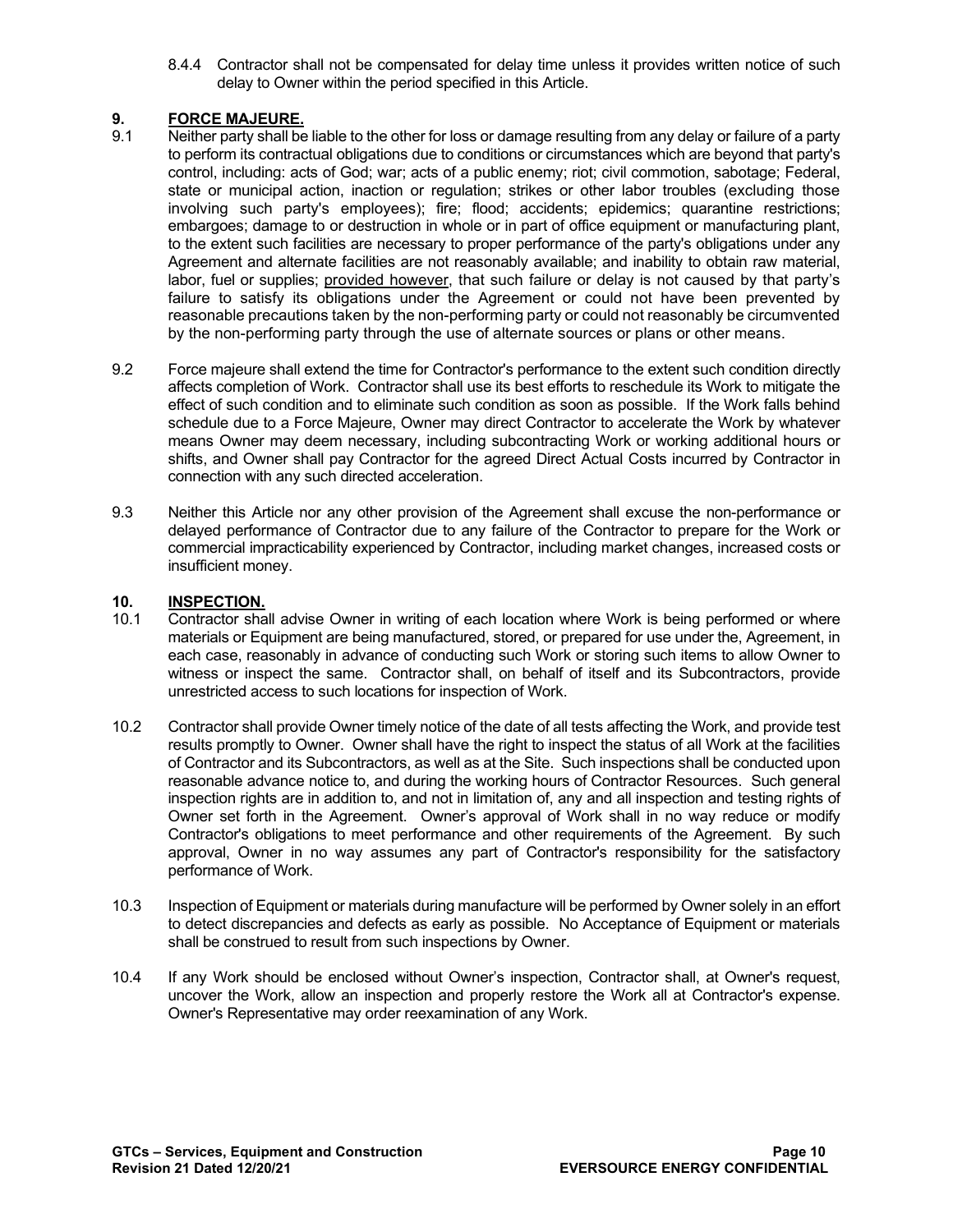# **11. REQUIREMENTS FOR ACCEPTANCE.**

Acceptance of Work shall be conditioned upon Contractor submitting to Owner's Representative the following:

- 11.1 written notice that the Work is ready for final inspection;
- 11.2 properly executed, unconditional waivers or releases of lien from Contractor and all Subcontractors, conditioned upon payment, who provide labor, materials, equipment or supplies for the Work;
- 11.3 evidence of satisfactory completion of all acceptance testing required under the terms of the Contract;
- 11.4 all Information required under the Contract; and
- 11.5 An accounting for all tools, materials, and equipment provided by Owner.

# **12. PARTIAL COMPLETION AND ACCEPTANCE.**

If at any time prior to Acceptance as referred to in Article 11 "REQUIREMENTS FOR ACCEPTANCE", any portion of the Work has been completed and if Owner determines that such portion of the Work is of value, Owner will, if applicable, issue to Contractor a certificate of partial completion. Upon the issuance of such certificate, or at any time thereafter, Owner may take over and use the portion of the Work described in such certificate and may exclude Contractor therefrom. The issuance of a certificate of partial completion will not release the Contractor or its sureties from any obligations under the Agreement unless such prior use delays the Work or increases its cost. In this event, the Contractor will be entitled to extra compensation or extension of time, or both, as Owner may determine.

# **13. SUSPENSION OF WORK.**

Owner may at any time suspend the Work or any part thereof upon oral notice to Contractor. Such oral notice shall be confirmed in writing by Owner. The Work shall be resumed by Contractor promptly after written notice from Owner to Contractor to do so. Owner will make payment for all Work completed and accepted by Owner as of the suspension date, in accordance with the agreed payment rates and milestones.

# **14. TERMINATION FOR CAUSE.**

- Without prejudice to any other right or remedy Owner may have under the greement, at law and/or in equity and upon providing written notice of such termination to Contractor, Owner may terminate the Agreement without any liability being owed thereby by Owner to Contractor, in the event of the occurrence of any of the following:
	- 14.1.1 insolvency of Contractor;<br>14.1.2 filing of a voluntary petitio
	- 14.1.2 filing of a voluntary petition in bankruptcy by Contractor;<br>14.1.3 filing of an involuntary petition in bankruptcy against Con
	- filing of an involuntary petition in bankruptcy against Contractor;
	- 14.1.4 appointment of a receiver or trustee for Contractor;<br>14.1.5 execution by Contractor of an assignment or an
	- execution by Contractor of an assignment or any general assignment (other than an assignment undertaken in connection with a financing) for the benefit of creditors;
	- 14.1.6 commencement of any legal proceeding against Contractor that, in Owner's opinion, may interfere with Contractor's ability to perform in accordance with the Contract; or
	- 14.1.7 Contractor consolidates with, or merges with or into, or transfers all or substantially all of its assets to, another entity and/or sells, assigns or otherwise transfers the Contract; in each case without Owner's advance written consent.
- 14.2 If Contractor fails to diligently perform the Work in accordance with the Agreement or if Contractor otherwise breaches any of the terms of the Agreement, in addition to Owner rights set forth in Section 14.1 above and Section 25.7 regarding safety or environmental violations, Owner shall have the right without any liability being owed thereby by Owner to Contractor, upon giving Contractor written notice of default and allowing Contractor a period of five (5) Business Days, or such other period as may be agreed upon by the parties or as may be determined by Owner to be necessitated by exigent circumstances, to remedy such deficiency. In the event such default is not completely remedied, Owner may cancel the Agreement in whole or in part upon giving written notice to Contractor; and complete the Work itself or to have the Work completed by another entity, with any additional cost associated therewith being the liability of the Contractor.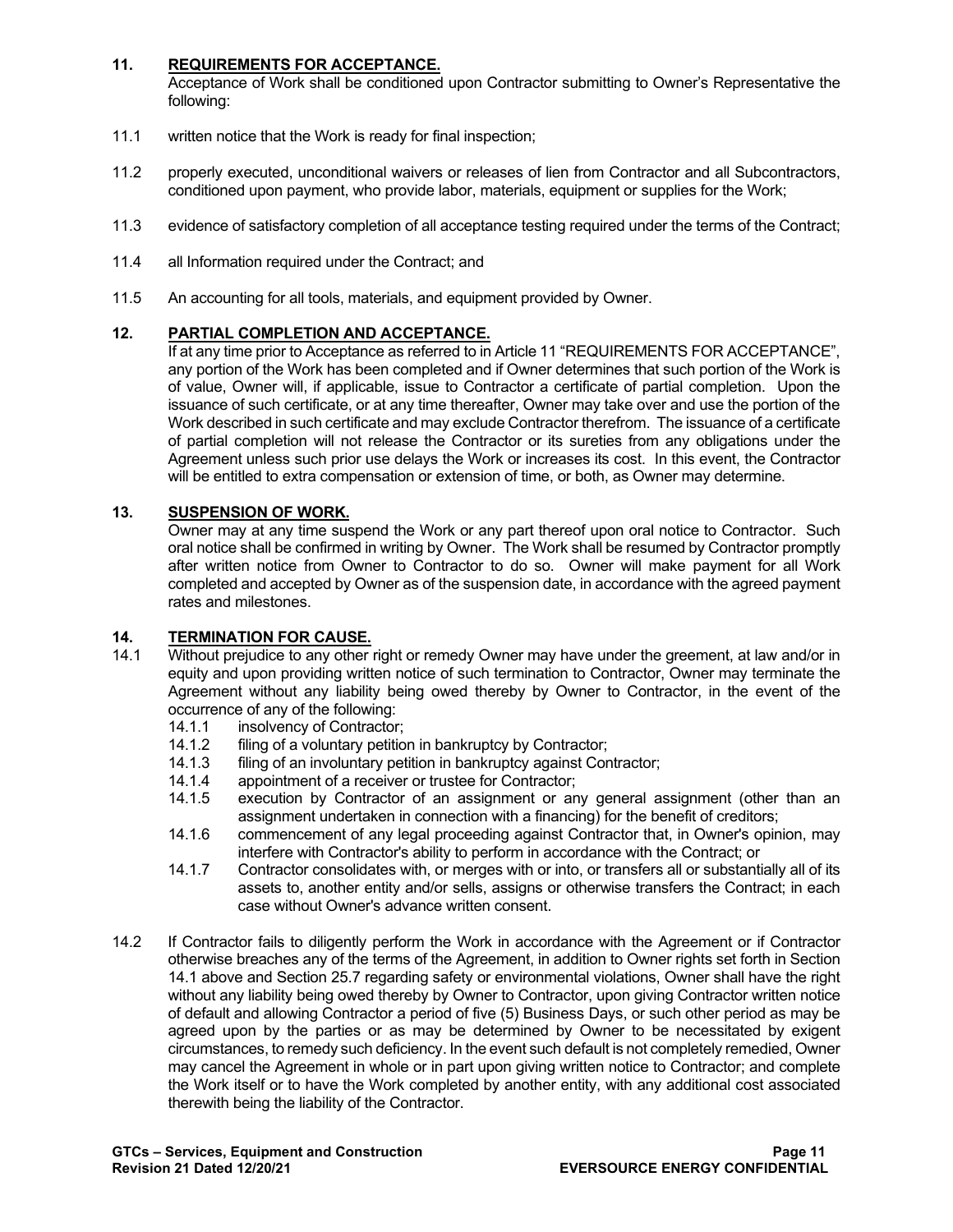- 14.3 Upon receipt of any notice of termination as described in Section 14.1 or Section 14.2 above, Contractor shall immediately cease Work, commence demobilization of any affected Contractor Resources, and, if requested by Owner, promptly remove from the Site all materials and equipment which have not been either fully or partially paid for by Owner. Contractor shall promptly settle the liabilities and claims arising out of the termination of subcontracts and orders.
- 14.4 Contractor shall maintain a written, detailed inventory of all Equipment in storage at the Site(s), in route to the Site(s), in storage or manufactured away from the Site(s), and on order from its suppliers and Subcontractors. Upon Owner's written request and to the extent that title has not transferred earlier pursuant to Article 26 "DELIVERY, TITLE AND RISK OF LOSS TO EQUIPMENT AND MATERIALS," Contractor shall promptly transfer title and deliver to Owner completed or partially completed Work and/or contract rights of Contractor relating to the Work, and Contractor shall execute and deliver such documents and take all such actions as Owner may require for the purpose of vesting in Owner such ownership, rights and benefits of Contractor with respect to the Work.
- 14.5 In the event any termination under this Article 14 is subsequently determined pursuant to the dispute resolution process set forth in Article 39 "DISPUTE RESOLUTION; NEGOTIATION; MEDIATION; ARBITRATION", to have been made without cause, such termination shall be deemed a Termination for Convenience under Article 15 hereof.

# **15. TERMINATION FOR CONVENIENCE.**

- 15.1 Owner shall have the right to terminate and/or cancel the Agreement or all or any portion of the Work for any reason, or for Owner's convenience, and at its sole and exclusive discretion, upon at least one (1) day's prior written notice to Contractor specifying when such termination becomes effective. Upon such effective date, Contractor shall immediately cease Work, commence demobilization of any affected Contractor Resources, and, if requested by Owner, promptly remove from the Site all materials and equipment which have not been either fully or partially paid for by Owner. Contractor shall promptly settle the liabilities and claims arising out of the termination of subcontracts and orders and shall use its best efforts to minimize any associated costs. After termination, Contractor shall cooperate with Owner to the fullest extent for the purpose of allowing Owner or its designee to fully perform all functions previously performed by Contractor under the Agreement.
- 15.2 Upon Owner request, Contractor shall provide a written, detailed inventory of all Equipment in storage at the Site(s), in route to the Site(s), in storage or manufactured away from the Site(s), and on order from suppliers and Subcontractors. Upon Owner's request and to the extent that title has not transferred earlier pursuant to Article 27, Contractor shall promptly transfer title and deliver to Owner completed or partially completed Work (including Information or other work product related to the Work) and/or contract rights of Contractor relating to the Work for which Owner has made payment, and Contractor shall execute and deliver such documents and take all such actions as Owner may require for the purpose of vesting in Owner such ownership, rights and benefits of Contractor with respect to the Work.
- 15.3 In the event of a termination under this Article 15, except as otherwise expressly agreed to in writing by the parties, Owner shall pay for the Work completed in compliance with the Agreement through the effective date of termination.

# **16. OWNER'S REPRESENTATIVE STATUS.**

Owner's Representative will perform inspection of the Work and has the authority to stop the Work whenever such stoppage may be necessary to insure the proper execution of the Agreement. He/she also has authority to reject any and all Work that does not conform to the Agreement and to decide questions that arise in the execution of the Work. Owner's Representative will make decisions in writing within a reasonable time on all claims of Contractor and on all other matters relating to the execution and progress of the Work or interpretation of the Agreement documents.

# **17. CONTRACTOR'S SUPERVISORY DUTIES.**

Prior to commencing any Work, Contractor shall identify to Owner a Contractor's Representative authorized to receive all communications from Owner, provide all approvals or authorizations required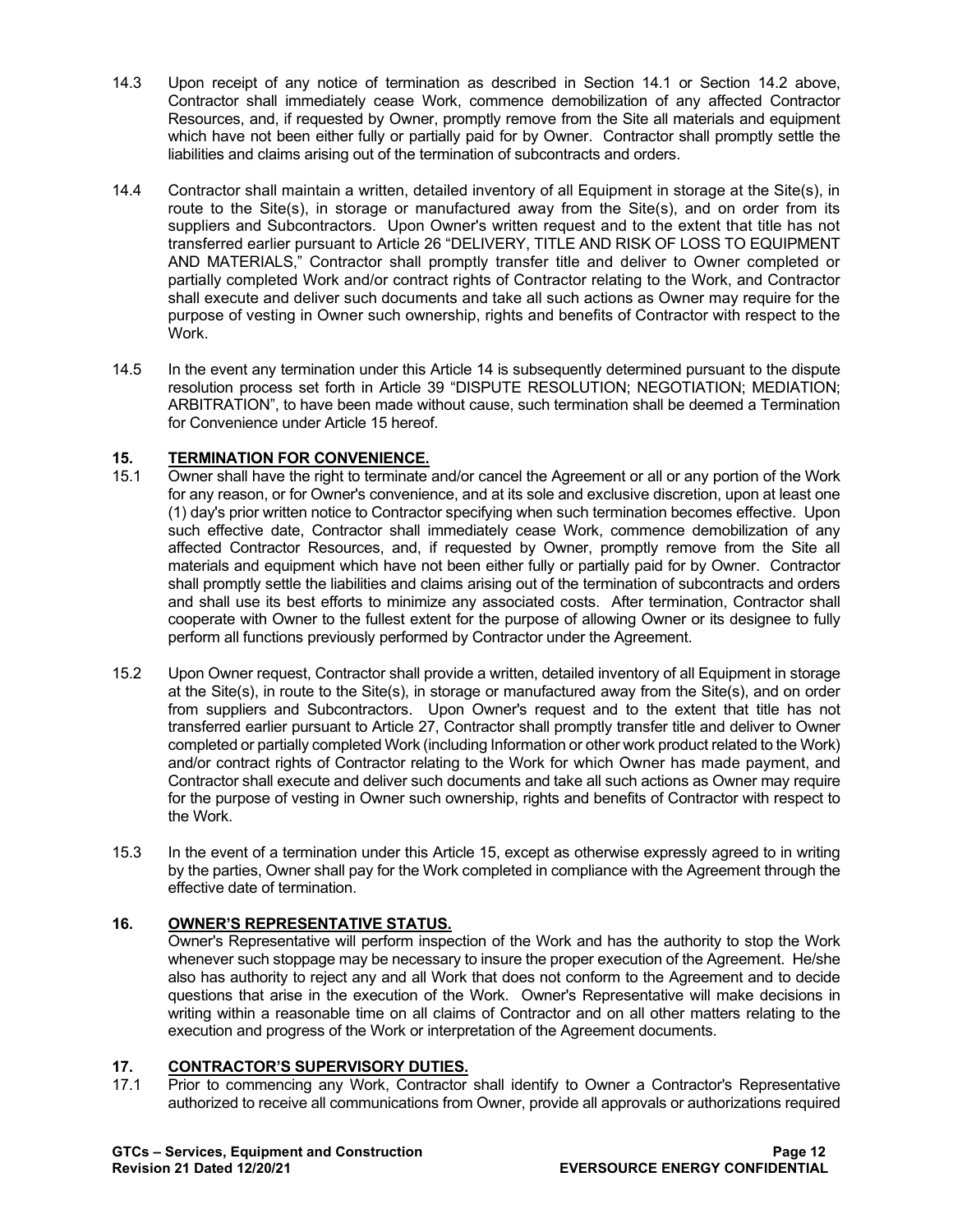from Contractor and act on behalf of Contractor in all matters concerning the Work. Owner reserves the right to require the removal and replacement of Contractor's Representative for any reason.

- 17.2 Contractor shall efficiently and continuously supervise its Contractor Resources required to complete the Work. Contractor shall be fully liable for the acts and omissions of Contractor Resources. Contractor shall provide an adequate and competent supervisory staff throughout the course of the Work.
- 17.3 Contractor shall at all times enforce strict discipline and good order among Contractor Resources, and shall not employ any unfit person or anyone not skilled in the tasks assigned under the Agreement. Owner shall have the right to request Contractor to remove any person determined by Owner to be unqualified or unfit to perform the Work.
- 17.4 In the event Contractor Resources are given access to any of Owner's computer systems or equipment or Owner Information (including, without limitation, Owner's Confidential Information), Contractor agrees not to use Owner's systems or equipment or such Owner Information for any purposes other than that contemplated in the Agreement. Contractor further agrees to keep confidential any Information it obtains in the course of performing Work under this Agreement and to utilize data security systems approved by Owner and compliant with Owner's IT Security Requirements and applicable law. Contractor agrees to cause its Contractor Resources to comply with applicable provisions of Owner's IT Security Requirements and policies and applicable laws and regulation.
- 17.5 For any Services to be performed on any Site, within five (5) Business Days of Owner's request, Contractor shall provide to Owner, the names, classifications and job locations of Contractor Resources. Owner shall have the right to request that Contractor remove and replace (at no cost to Owner) any person determined by Owner in its discretion to be unqualified or unfit to perform the Work, in which case Contractor shall do so (including reassignment to work other than for Owner and/or Owner affiliates to the extent allowable under Contractor's labor agreement(s) and Law). Owner's requests and/or reviews concerning any Contractor Resources shall not be construed in any manner as creating any employment, contractual or other relationship between Owner and such person, or otherwise granting Owner control over such person and/or the performance of the related Work.
- 17.6 Contractor shall, subject to Owner approval, designate certain Contractor Resources as key personnel with respect to the Work. Contractor shall not remove, replace, or reassign such designated key personnel without the prior written consent of Owner, which shall not be unreasonably withheld.
- 17.7 **THIS SECTION IS APPLICABLE ONLY TO DISTRIBUTION OR TRANSMISSION SERVICES ON SITES**. In addition to the requirements of Section 17.5, Contractor shall provide to Owner, the names, classifications and job locations of Contractor Resources that were former employees of Owner or any of its affiliates, that Contractor desires to assign to provide Services on behalf of Contractor and/or any Subcontractor at least three (3) business days prior to those Contractor Resources performing any such Services.

# **18. INDEPENDENT CONTRACTOR.**

Contractor Resources shall perform all Work as independent contractors, and shall not be deemed to be the employees or agents of Owner for any purpose whatsoever.

# **19.1 Contractive Contractive Contractor shall provided**

19.1 Contractor shall provide Owner with notice of any Work that it desires to subcontract along with a list of proposed Subcontractors. Owner shall have the right to refuse any proposed Subcontractor and Contractor shall not enter into any such subcontract with any such Subcontractor as to which Owner has made an objection. Contractor shall not make any substitution of proposed Subcontractors prior to or during the term of this Agreement without prior written approval from Owner. Neither Contractor nor any Subcontractor shall assign any Work under this Agreement without the written consent of Owner.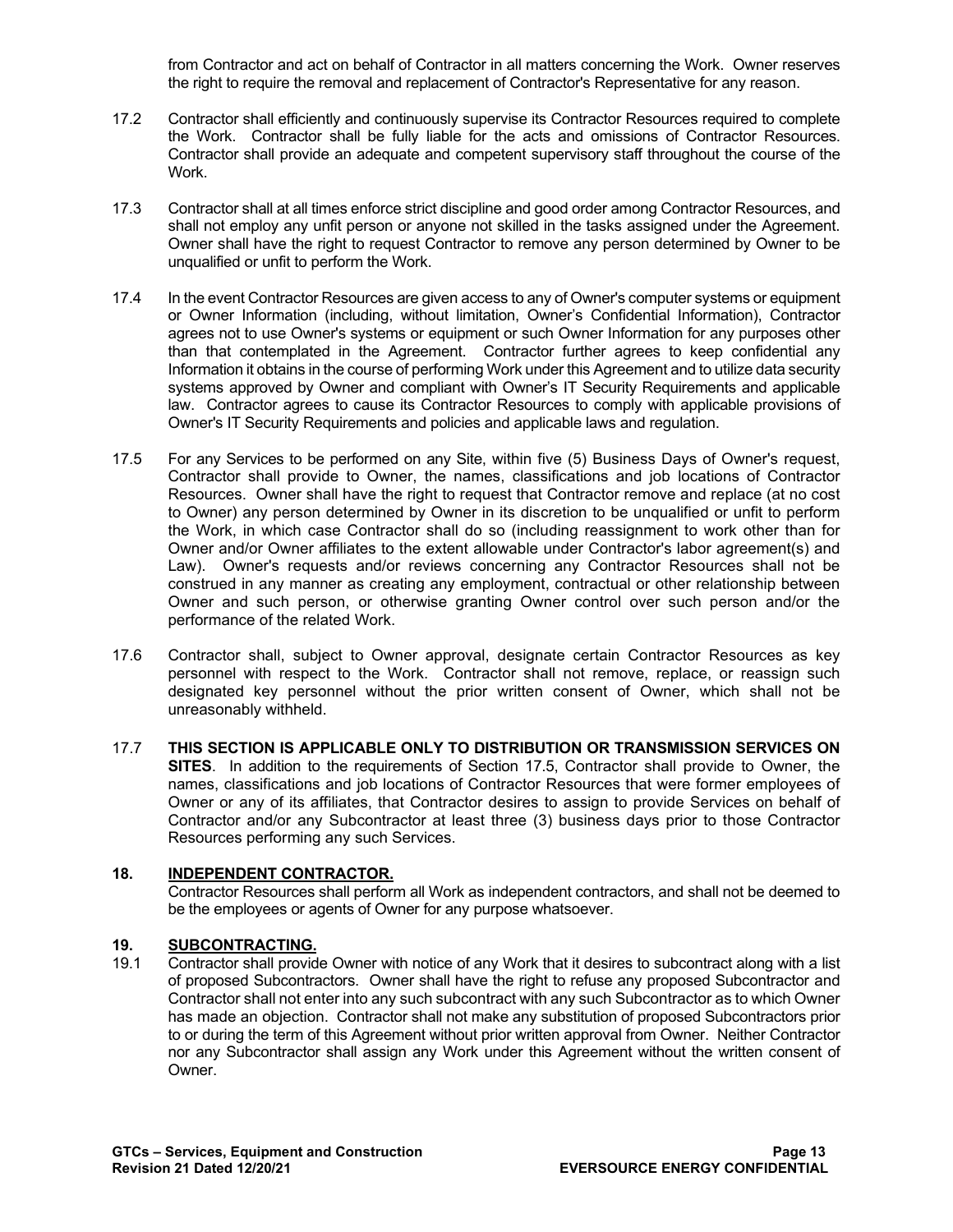- 19.2 Irrespective of Owner's consent or the terms of any agreement between Contractor and any Subcontractor, Contractor shall (a) be fully responsible to Owner for acts and omissions of Contractor Resources; (b) remain fully responsible for the full and faithful performance of the Contract; (c) direct and control the activities of all Contractor Resources; (d) remain fully bound by all terms and conditions of the Agreement including all requirements for indemnity and warranty. Contractor shall include all Agreement provisions related to any subcontracted Work in the written agreement between Contractor and such Subcontractor for such Work, including warranty, insurance, audit and indemnity provisions. Contractor shall be responsible for the satisfaction of all contractual and legal obligations to such subcontractor and supplier.
- 19.3 Owner shall have the right to request that Contractor terminate any subcontract and remove any Contractor Resources determined by Owner, in its sole discretion, to be unqualified or unfit to perform the Work or any portion thereof.
- 19.4 Nothing contained in the Agreement documents shall create any direct contractual relation between any Subcontractor and Owner.
- 19.5 Contractor shall not allow access to the Site(s) or any portion thereof under the control of the Contractor by any person not acting under the direction and control of Contractor, other than Owner, the Owner's Representative, other authorized representatives of Owner, other contractors engaged by Owner and governmental authorities.
- 19.6 **THIS SECTION IS APPLICABLE ONLY TO WORK INCLUDING CONSTRUCTION RENOVATION OR REHABILITATION OF REAL PROPERTY IN CONNECTICUT:** Contractor shall include in each of its subcontracts a provision requiring each Subcontractor to pay any amounts due any of Subcontractor's subcontractors or suppliers for Work furnished, not later than thirty days after the date such Subcontractor receives a payment from the Contractor which encompasses Work furnished by such Subcontractor.
- 19.7 **THIS SECTION IS APPLICABLE ONLY TO WORK INCLUDING CONSTRUCTION RENOVATION OR REHABILITATION OF REAL PROPERTY IN MASSACHUSETTS:** Contractor shall pay any amounts due any Subcontractor for such Work furnished, in compliance with applicable laws, including M.G.L. c. 149, §29E.

# 20. **COMPLIANCE.**<br>20.1 Contractor and

- 20.1 Contractor and Contractor Resources shall comply with all laws, regulations and requirements applicable to the Work, including international, federal, state and local laws, and the laws applicable to any location where any Work is to be performed, constructed, manufactured, stored or delivered. Such compliance shall include environmental, human rights, labor, employment, non-discrimination and anti-corruption laws (including the Foreign Corrupt Practices Act), and all applicable maritime, customs, export, and import laws, requirements, rules and regulations, and the applicable laws, requirements, rules and regulations of the country of origin or destination, any intermediate country, and the United States in the performance of the Work. The country of any location where Work is to be performed, whether it is the country of origin or destination or any intermediate country must be a member of the International Labour Organization (ILO). The costs of such compliance with the foregoing requirements shall be borne exclusively by Contractor and Contractor shall defend, indemnify, and hold Owner harmless from any liabilities, damages, fines, penalties and costs arising from Contractor's noncompliance with this Article 20.
- 20.2 Contractor and Contractor Resources shall comply with Owner's requirements, procedures, and policies including without limitation those found in the Exhibits hereto, and as additionally incorporated by reference in the Order or Agreement documents and/or issued in connection with the Work and as in effect from time to time.
- 20.3 **THIS SECTION IS APPLICABLE TO WORK PERFORMED PURSUANT TO A FEDERAL GOVERNMENT CONTRACT OR FEDERALLY FUNDED CONTRACT:** In connection with its performance of Work pursuant to a federal government contract or federally funded contract, in addition to all other legal compliance obligations, Contractor shall comply with all laws and regulations specific to and applicable to such contracts, including without limitation, regulations and laws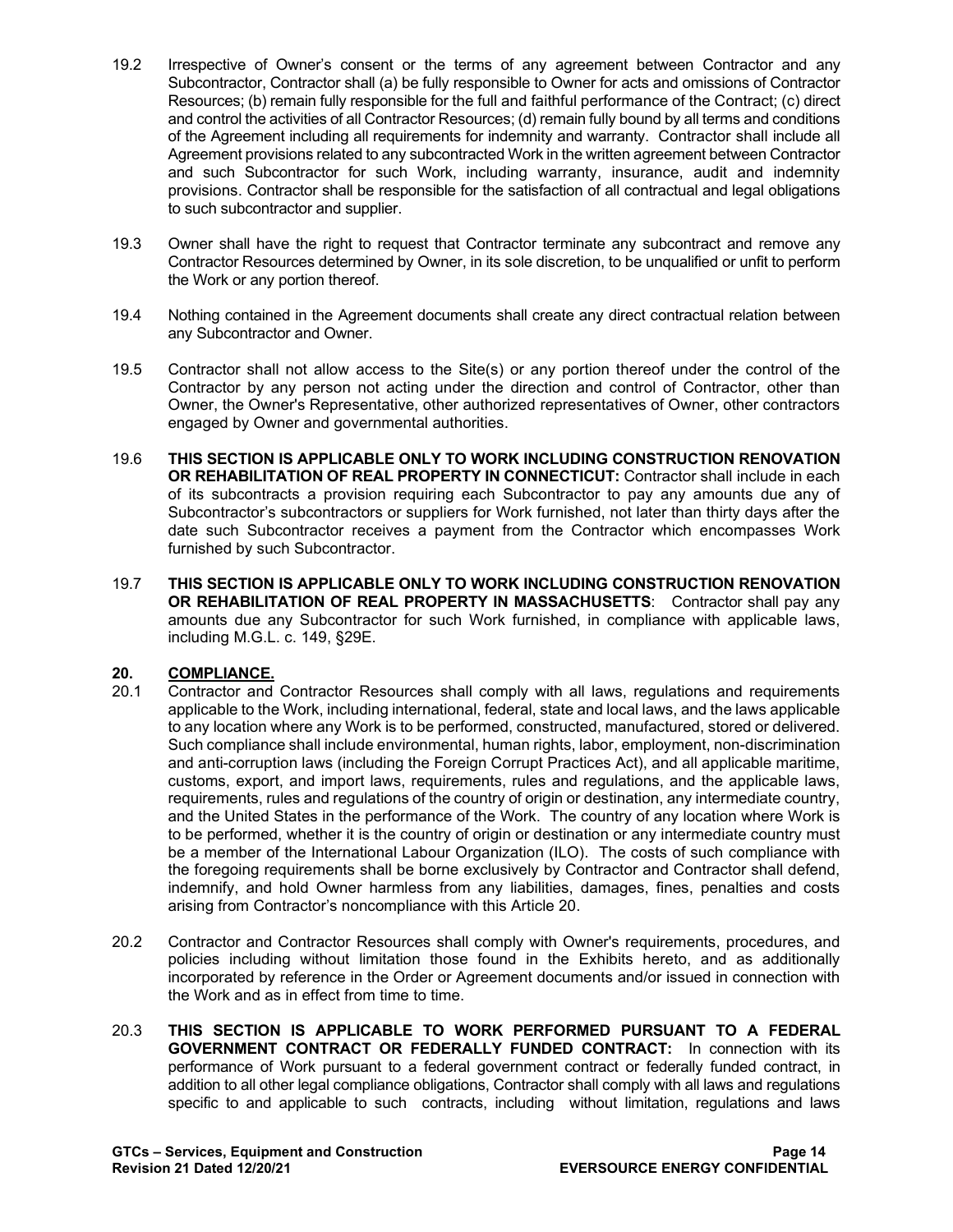regarding employment and non-discrimination, Executive Order 11246 and the regulations issued pursuant thereto (generally Part 60-1 of Title 41 of the Code of Federal Regulations), unless exempted by said regulations. **The Equal Opportunity Clause set forth in 41 CFR Section 60 1.4(a)), is hereby incorporated by reference. This contractor and subcontractor shall abide by the requirements of 41 CFR 60-300.5(a). This regulation prohibits discrimination against qualified protected veterans, and requires affirmative action by covered prime contractors and subcontractors to employ and advance in employment qualified protected veterans. This contractor and subcontractor shall abide by the requirements of 41CFR 60-741.5(a). This regulation prohibits discrimination against qualified individuals on the basis of disability, and requires affirmative action by covered prime contractors and subcontractors to employ and advance in employment qualified individuals with disabilities**. Contractor and all of its Subcontractors shall comply with the provisions and regulations pertaining to nondiscrimination and affirmative action in employment (41 CFR Sections 60 1.4, 1.40, 1.41 and 1.42), and the filing of Standard Form 100 (EEO 1). Contractor certifies, in accordance with the requirements of 41 CFR Section 60 1.8), that its facilities for employees are not segregated. Further, Contractor will comply with the provisions of (unless exempted from) the notice posting requirements of Executive Order 13496 set forth in 29 CFR Part 471, Appendix A to subpart A, which is incorporated herein by reference.

- 20.4 Code of Business Conduct Because Owner places such a high priority on ethical and legal conduct, Owner requires all Contractors and their Contractor Resources to read, understand and comply with Owner's Supplier Code of Business Conduct, available on the Eversource.com website. Owner values its relationships with its suppliers and contractors and shares the following core values with contractors and suppliers wanting to conduct business with Owner: 1) Maintain and adhere to the highest ethical standards; 2) Comply with all federal, state and local laws and regulations, as well as all of Owner's policies and procedures. including this Code; 3) Embed safety in every aspect of work performed; 4) Foster a diverse and inclusive work environment that ensures everyone is treated with respect and dignity 5) Avoid any and all conflicts of interest, and the appearance of such; and 6) Keep property, resources and information secure, and keep confidential Owner's customer, employee and shareholder information. Contractor's failure to conduct business in a manner that meets these standards could result in a termination of the Agreement under Section 14.2.
- 20.5 For all Equipment and Services supplied by Contractor and used for Owner's high and medium impact Bulk Electric Systems (BES) and Cyber Systems as described in North American Electric Reliability Corporation (NERC) CIP Reliability Standards, including, without limitation CIP-013, Contractor shall comply with Owner's Supply Chain Cyber Security Risk Management Program requirements as set forth in the Contractor CIP Compliance Agreement, incorporated by reference if applicable to such Equipment and Services.

# 21. **SITE REQUIREMENTS.**<br>21.1 For all Work to be perform

- 21.1 For all Work to be performed at a Site, Contractor Resources shall comply with Owner's requirements, procedures, and policies and training requirements, including those relating to safety, security, environmental practices and access authorization, currently in effect, copies of which are available upon request.
- 21.2 Owner shall have the right to place its forces or any other contractor's forces at the Site to perform work not included in the Agreement. All Work performed by Contractor shall be undertaken in full cooperation with Owner's personnel or the personnel of other contractors at the Site, in order to achieve the least possible interference with the continuity and efficiency of all Owner's interests or activities at the Site. Contractor's forces shall work in harmony with all such other forces, and in accordance with Owner's schedules.
- 21.3 Contractor represents that prior to commencing Work it has advised its forces of Owner's requirements, procedures and policies; satisfied the applicable training requirements; and conducted such inspections and made such inquiries as it deems necessary concerning the conditions at each Site which might affect Contractor's execution and completion of the Work. Contractor agrees and acknowledges that Information provided by Owner concerning Site conditions has been used for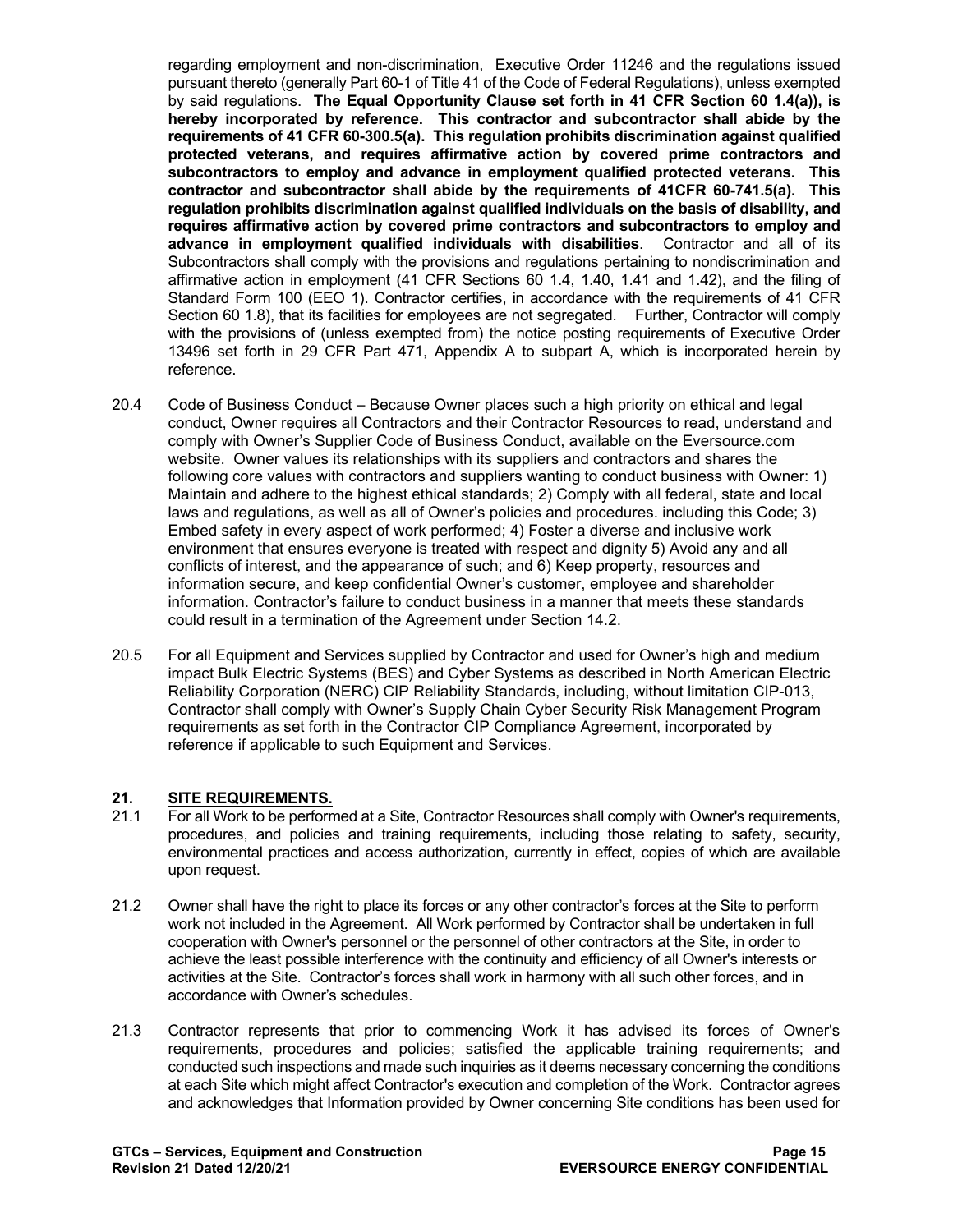reference only and shall not be claimed to relieve Contractor from its obligation to independently assess the requirements of the Work.

- 21.4 Contractor shall plan and execute the Work in such a way to avoid any unscheduled interruption of utility service.
- 21.5 The Contractor shall use only the established roads for the performance of the Work, and any such temporary roads approved by Owner and necessary for the Work.. When necessary to cross curbing, sidewalks or similar features, they must be properly protected, and if damaged, shall be restored to previous condition at Contractor's expense.

# **22. INCIDENTAL MATERIALS AND CONSUMABLES.**

Unless expressly set forth in the applicable Specifications, Contractor will use its facilities, tools and equipment, in its discretion, necessary to perform the Work (other than Equipment purchased by Owner) and Owner will have no right to use such tools, equipment or facilities and Contractor may substitute comparable tools, equipment and facilities for completion of the Work (but not components or materials of Equipment or Equipment purchased by Owner) provided that at all times, Contractor shall meet the Specifications and all Agreement requirements. Contractor, at its sole expense and prior to delivering consumables or materials incidental to performance of Work at the Site, shall inspect or test such consumables or materials to ensure compliance with the Agreement, including the Specifications.

# 23. **HAZARDOUS MATERIALS.**<br>23.1 Contractor shall provide to Ov

- Contractor shall provide to Owner's Representative or designee a written description of and purpose for the use of any products or processes in the Work that are Hazardous Materials or may result in the generation of Hazardous Materials. Such written submission must identify, prior to the start of the Work and to the satisfaction of Owner's Representative or designee, the practices used to minimize such generation and demonstrate that it has taken all possible steps to eliminate or reduce to the maximum extent possible such generation.
- 23.2 Contractor shall ensure the environmentally responsible management of any Hazardous Materials included in or resulting from the Work. In performing the Work, Contractor shall comply fully with all Environmental Laws. Contractor is solely responsible for the proper identification and labeling, documentation, handling, storage, minimization, processing and recycling of any and all such Hazardous Materials. Unless otherwise indicated, Contractor shall be responsible for manifesting, transporting and removing from Site any and all Hazardous Materials. Contractor shall be liable for any and all costs incurred by Owner, at Owner's sole discretion, for the storage, handling, processing, removal and disposal thereof.
- 23.3 Contractor shall defend and indemnify Owner, its parent, affiliates and its and their employees, agents, officers and directors and hold it and them harmless from any and all damages, claims, demands, or suits of any kind for injury to persons, including death, and damage to property suffered by any person (including Contractor Resources) or by any firm or corporation arising out of, or claimed to have arisen out of, any acts or omissions of Contractor and Contractor Resources related to or involving Hazardous Materials generated during the course of the Work or brought to the Site by the Contractor or Contractor Resources. This indemnification shall include any liability or claims related to the storage, handling, processing, release, or removal from Site of any such Hazardous Materials by Contractor, Contractor Resources, transporters, recyclers, or any treatment, storage or disposal facility used by Contractor or such other persons. Further, this indemnification shall include liability for any and all costs or penalties (including legal, attorney, administrative, or regulatory fees and expenses) incurred or imposed as a result of actions pursued by federal, state or local governments or agencies related, in any way whatsoever, to the management of such Hazardous Materials.
- 23.4 Contractor agrees to use the EPA identification number assigned to the Site at which Contractor is working. The use of such EPA number shall not constitute assumption of environmental liability by Owner. In the event Owner has no EPA number for the Site in question, Contractor shall apply for a temporary number.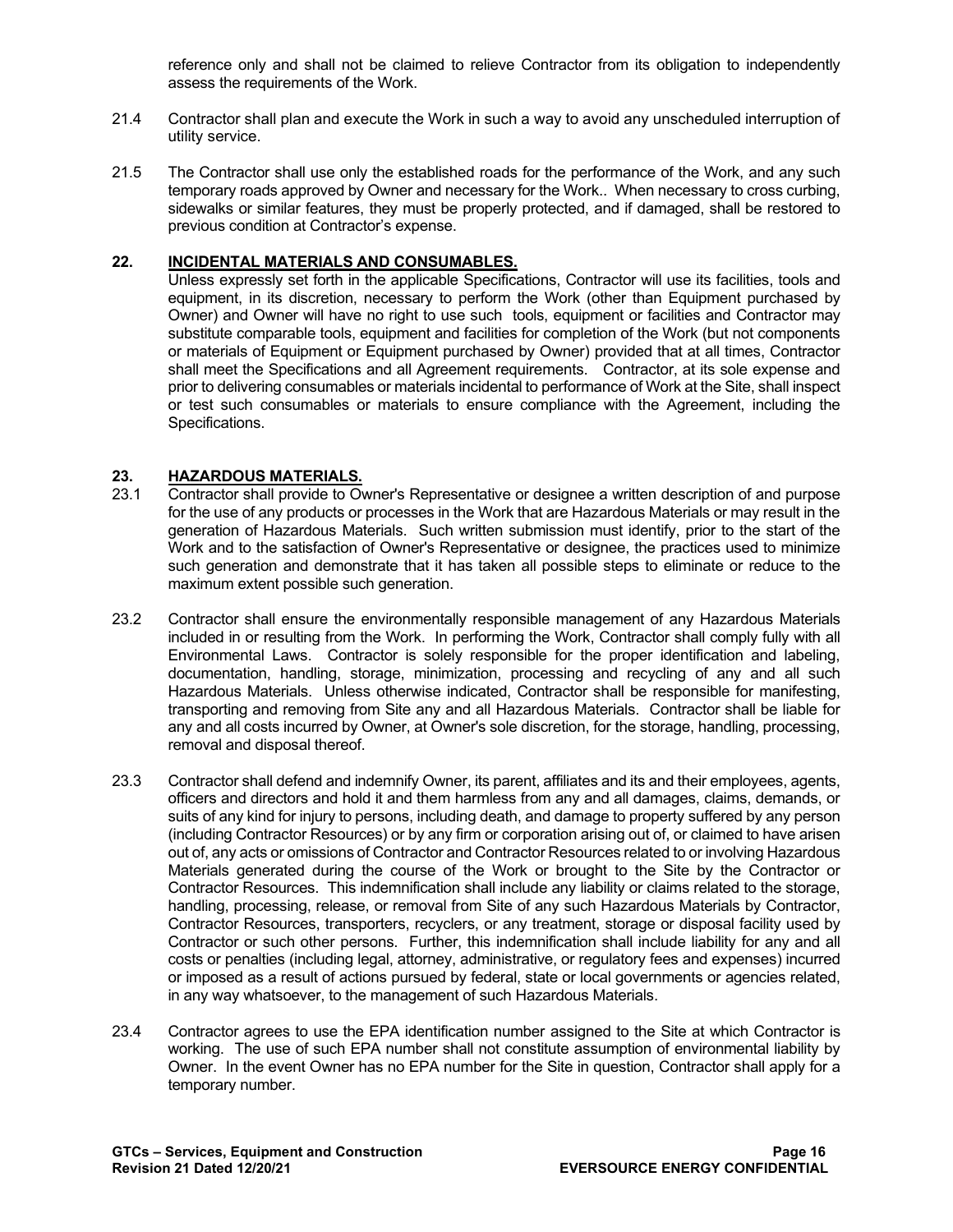- 23.5 No chemical consumable product may be delivered to any Site without prior written approval by the Owner's Representative or designee in the manner provided in the first paragraph of this Article 23. As a condition precedent to such pre-approval, Contractor shall identify to Owner's Representative any and all chemical consumable products that will be used in performing the Work or are listed on the Site's approved Chemical Consumables Products List. Such identification shall include a copy of the product's Material Safety Data Sheet (MSDS), the specific use and location of use, and the expected quantity that will be required to perform the Work. Owner's consideration of Contractor's request shall involve the products' health and safety hazards, environmental and fire hazards, potential for degrading Owner's systems or components, potential for creating Hazardous Materials, and availability of suitable alternatives. A substitute product may only be used following the receipt of express written permission by the Owner's Representative. Contractor is solely responsible for any costs or expenses incurred by Owner as a result of Contractor's use of a product that has not been specifically authorized.
- 23.6 Following completion of the Work, Contractor shall identify to Owner's Representative all materials or waste that it reasonably believes constitute Hazardous Materials. Final classification of such waste shall be at the sole discretion of Owner's Representative. Unless directed otherwise by Owner, Contractor shall promptly remove any and all equipment and consumables from the Site. In the event that Contractor fails to complete such removal in a timely fashion following completion of the Work, Owner may, at its sole discretion, retain any such material as property of Owner or arrange for its removal at the sole expense of Contractor. Such expenses to be borne by Contractor include, the costs of laboratory testing, storage fees, processing, treatment, transportation, recycling, and disposal. The manifesting, transportation and removing from Site of any and all Hazardous Materials shall be effected by Contractor, at Contractor's sole cost and expense.

# 24. **SUBSTITUTIONS AND SPARE PARTS.**

Contractor shall make available for purchase by Owner for a period of five (5) years an adequate supply of spare parts for all Equipment supplied by, assembled or fabricated by Contractor as part of the Work. Unless otherwise stated, any Equipment described by trade name or identified by the name of the manufacturer are intended as a standard of the type desired. Equipment made by other manufacturers may be used, provided that they are equal or better in material, design and workmanship to those named, and provided that such substitutions are approved by the Owner in writing. All parts of like units shall be so constructed as to be interchangeable with like parts of duplicate units, unless the specifications provide otherwise.

# **25. SAFETY PRACTICES. SECURITY, PROTECTION OF THE PUBLIC, WORK AND PROPERTY.**

- 25.1. Contractor and Contractor Resources shall be instructed, familiar with and required to follow safety rules and regulations applicable to the Work being performed, and comply with (1) all Owner policies and procedures (available upon request) applicable to the Work, and any addenda, revisions or updates thereto; and; (2) those policies and procedures referenced in the Agreement or Order. Contractor shall coordinate site specific Personal Protective Equipment (PPE), arc flash protection and FR clothing requirements with the Owner. Contractor shall have the sole responsibility to see that such persons are so informed, properly trained and that safety practices are followed.
- 25.2. Contractor shall establish and maintain safeguards, controls, work rules, or other measures to protect the Equipment, and/or the Owner's property that is placed under Contractor's control, from damage, harm, or sabotage for the entire time during the performance of the Work until Final Acceptance. Contractor shall fully comply with any applicable Owner Site rules. For all Work to be performed at a Site, Contractor Resources shall comply with Owner's requirements, standards, procedures, and policies and training requirements, including those relating to safety, security, environmental practices and access authorization, currently in effect, copies of which are available upon request or may be available electronically, through an Owner web-site. Contractor shall conduct safety briefings and job hazard assessments. Upon Owner's request, Contractor shall provide documentation, confirming Contractor's compliance with this Article 25, including OSHA logs, qualification requirements and training certifications, licenses and detailed job safety and hazard assessment job plans, and reports of accidents involving Contractor Resources during the performance of the Work on Owner's Site.
- 25.3. While performing all Work, Contractor shall, and shall ensure that Contractor Resources strictly observe and fully comply with all federal, state, and local safety laws, rules and regulations applicable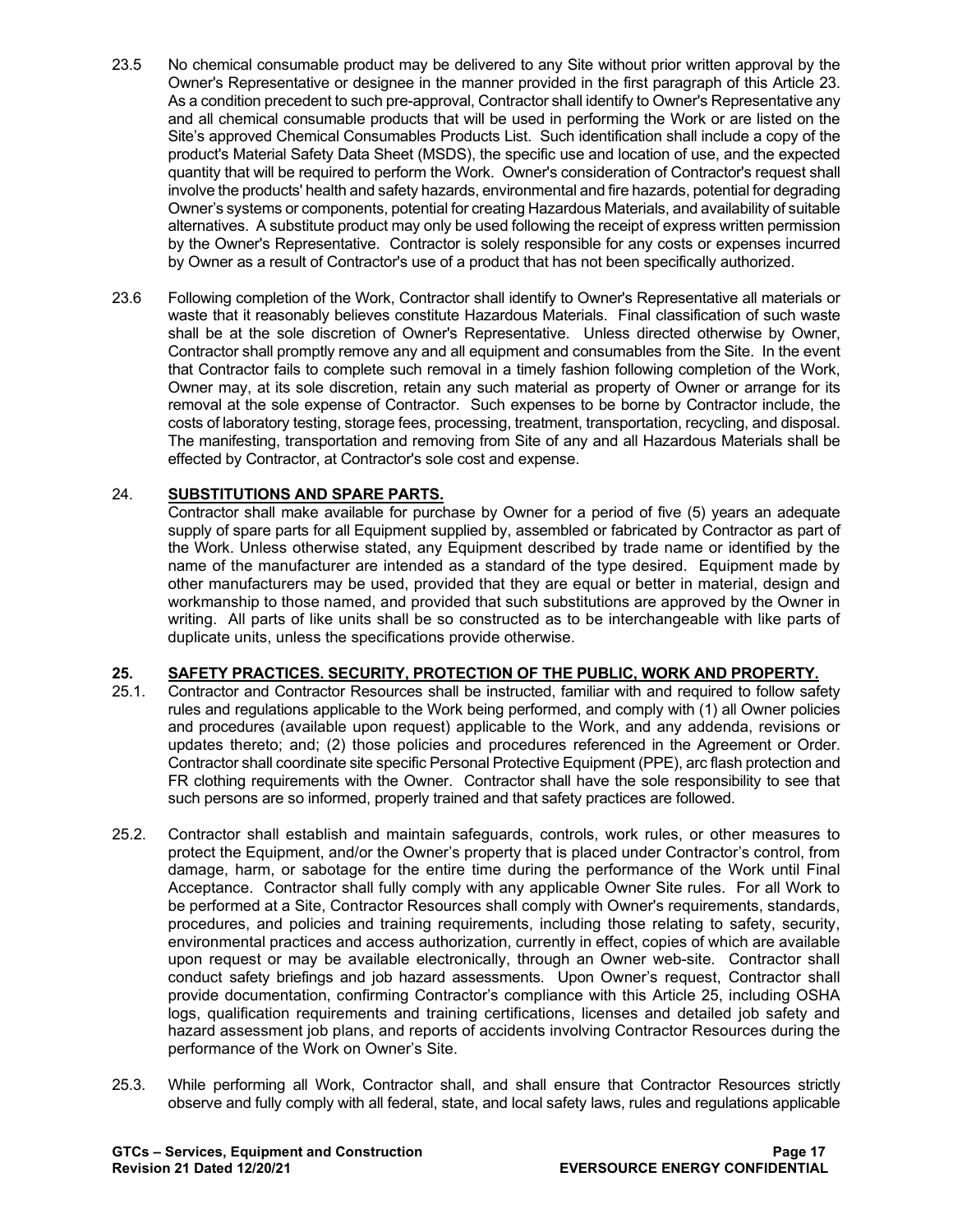to the Work and/or the Site Contractor shall provide and maintain all necessary precautions for the protection and safety of the public. It shall continuously take all necessary precautions to protect Owner's property from injury or loss arising in connection with the Agreement. In addition, when performing Work in close proximity to Owner's employees, Owner's safety rules shall be applicable.

- 25.4. Contractor shall train all Contractor Resources who carry out Work in the vicinity of energized conductors and equipment, in approved methods of artificial resuscitation, before such persons begin any Work.
- 25.5. Except with respect to Hazardous Materials, for which the provision of MSDS is required, pursuant to Article 23 "HAZARDOUS MATERIALS", upon Owner request, Contractor shall furnish to Owner's Representative Material Safety Data Sheets (MSDS) for any other product intended for use with the Work and make copies of such MSDS available to Owner at the Site or other mutually agreed upon location. No product for which an MSDS submittal has been requested shall be used until the MSDS has been reviewed by Owner.
- 25.6. For any Work that takes place at Owner facilities, Contractor shall comply with Owner's security requirements then in effect. Contractor Resources shall strictly adhere to the security regulations and obey the directions of Owner's security personnel. Contractor shall develop and, after review and approval by Owner, implement a security program to account for and protect all tools and equipment under its sole and exclusive care, custody and control in the performance of the Work. Owner shall not be liable to Contractor for loss of or damage to such tools or equipment.
- 25.7. Owner may immediately suspend or terminate all or any portion of the Work, without any added cost to Owner, and with no adjustments made to the schedule for the Work, if Owner determines that any safety or environmental violations have occurred, including conditions that could result in injury to any individual or damage to property or to the environment.
- 25.8. During the operating life of all equipment (including Equipment), materials and/or supplies furnished by, through or on behalf of Contractor as part of the Work or for use or consumption or for incorporation into the Work (including warranty repairs), Contractor shall provide Owner with prompt written notice of any and all design modifications in such equipment, materials and/or supplies if the purpose or consequence of any such design modification is to address a safety issue, or to improve the safety of, any such equipment (including Equipment), material and/or supplies.
- 25.9. In the event that Owner personnel observe and/or determine that a portion of Contractor's Work has been performed in nonconformance with the Agreement and if the continued existence of that portion of the Work in its then current state poses a threat of property damage or bodily injury to Owner, Owner personnel, other persons or the public, Owner shall have the right to correct the nonconforming Work or place the nonconforming Work in a safe condition. Owner shall notify Contractor verbally as soon as possible after discovering the nonconforming Work. Owner shall confirm the observation in writing within seven (7) days. If Owner has not yet paid for the Work, Owner may deduct the costs of affecting such repair from the outstanding amount due for the Work. If Owner has already paid for the Work, Contractor shall reimburse Owner for Owner's Direct Actual Costs for such repair. Contractor shall make good any damage resulting from lack of protective precautions. It shall adequately protect adjacent private and public property.
- 25.10. Contractor shall exercise the utmost care and shall carry on all activities under the supervision of properly qualified Contractor Resources. In the event of an emergency affecting the safety of the public, the Work or property, or in the event of a release of Hazardous Materials, Contractor shall as soon as reasonably practicable but in no event later than four (4) hours from the occurrence of such event, notify Owner of the occurrence and details of such events. Contractor is hereby permitted to act at its own discretion to prevent such threatened loss or injury without special instructions or authorization from Owner's Representative except in the event of a release of Hazardous Materials. Any compensation claimed by Contractor on account of emergency work shall be determined by agreement or by arbitration.

#### 25.11. RESERVED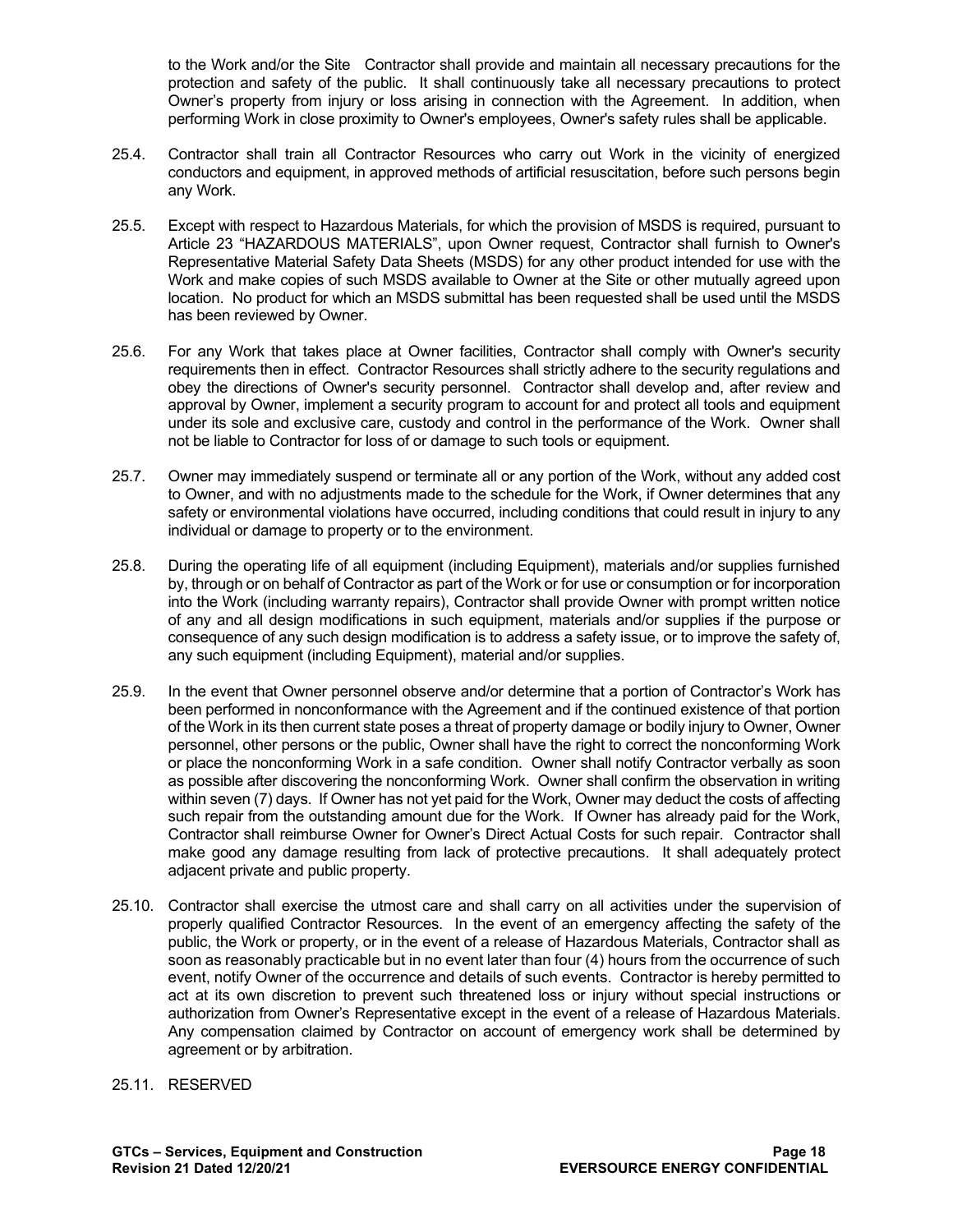- 25.12. Contractor shall have obtained identity verification, criminal background checks (federal, state and county checks for prior 7 years) and drug tests for all Contractor Resources prior to using such Contractor Resources to perform Work at customer facilities or Owner Sites. Contractor shall not assign Work to Contractor Resources that have any record of convictions (including any record since employment with Contractor) for any felonies and misdemeanors involving violence, sexual offense, drugs, theft, computer crimes or identity theft, or otherwise present a risk of injury to any individual or damage to or loss of property.
- 25.13. For any serious safety incident that (1) occurs during any work that is under Contractor's supervision at any of Contractor's work locations, (2) is required to be reported to OSHA and (3) results in either a fatality of any employee of, or hospitalization of one (1) or more employees of, Contractor or a subcontractor to Contractor, Contractor shall notify Owner within five (5) Days after such safety incident.

# 26 **DELIVERY, TITLE AND RISK OF LOSS TO EQUIPMENT AND MATERIALS.**<br>26.1 Except as otherwise specified in the Agreement, delivery of any equipment

- Except as otherwise specified in the Agreement, delivery of any equipment and materials to be purchased by the Owner shall be F.O.B. Destination. Whenever Contractor provides equipment that will not be subject to further Work by Contractor, title and risk of loss shall pass to Owner upon the delivery of the equipment F.O.B. Destination set forth in the Agreement and Acceptance. Except as otherwise expressly agreed to by the parties in writing in the Agreement Owner shall not pay any amounts for transportation or packaging.
- 26.2 Except as provided for in Section 26.1 above, title and risk of loss to all equipment and materials supplied by Contractor shall pass upon Acceptance of Work by Owner.
- 26.3 Title to all materials to be removed by Contractor shall pass to Contractor upon the loading of the materials into the containers supplied by Contractor or onto Contractor's truck, whichever occurs first. For purposes of this Section 26.3, the term Contractor shall include any Subcontractor performing Work under the Contract
- 26.4 For Equipment returned to Contractor's facility for repair or modification, title shall remain with Owner. For warranty work, Contractor shall bear the risk of loss from the time it leaves the Site until it returns to the Site. In all other cases, Owner shall bear risk of loss until the Equipment is delivered to Contractor's site and Contractor shall bear risk of loss from the time of delivery at its site until the equipment is returned to Owner's Site.
- 26.5 Contractor shall deliver the equipment and materials purchased by Owner to the location stated in the Agreement in accordance with the delivery dates and any schedule of performance provided in the Agreement, time being of the essence for each such delivery for which a date or a length of time is fixed for delivery.

# 27. **CLEANUP.**

For Work performed at any Site, Contractor shall at all times keep the Site free from accumulations of waste material or rubbish. Unless otherwise directed by Owner or except for Scrap, or material to be retained by Owner pursuant to Article 29 "MATERIALS", Contractor shall remove at its sole cost and expense from the Site and from all public and private property all temporary structures, rubbish and waste materials resulting from its operations. This requirement shall not apply to property that the Owner expressly grants its permission to be used for permanent disposal of rubbish or waste materials, provided such disposal is carried out by the Contractor in accordance with any and all conditions under which such permission is granted.

### 28. **SCRAP.**

Unless otherwise expressly provided in the Agreement documents, at least five (5) business days prior to the commencement of the Work, Contractor shall notify the Owner's Representative of any Scrap to be generated from the Work and request direction regarding storage or disposal of such Scrap. Contractor shall comply with directions regarding Scrap disposal or storage provided by Owner's Representative. Except with respect to Scrap that Owner expressly directs Contractor to dispose of or otherwise take title to and manage, Owner shall retain title in all Scrap; provided, however, that Contractor shall bear risk of loss for Scrap that Owner wishes to retain until Contractor delivers such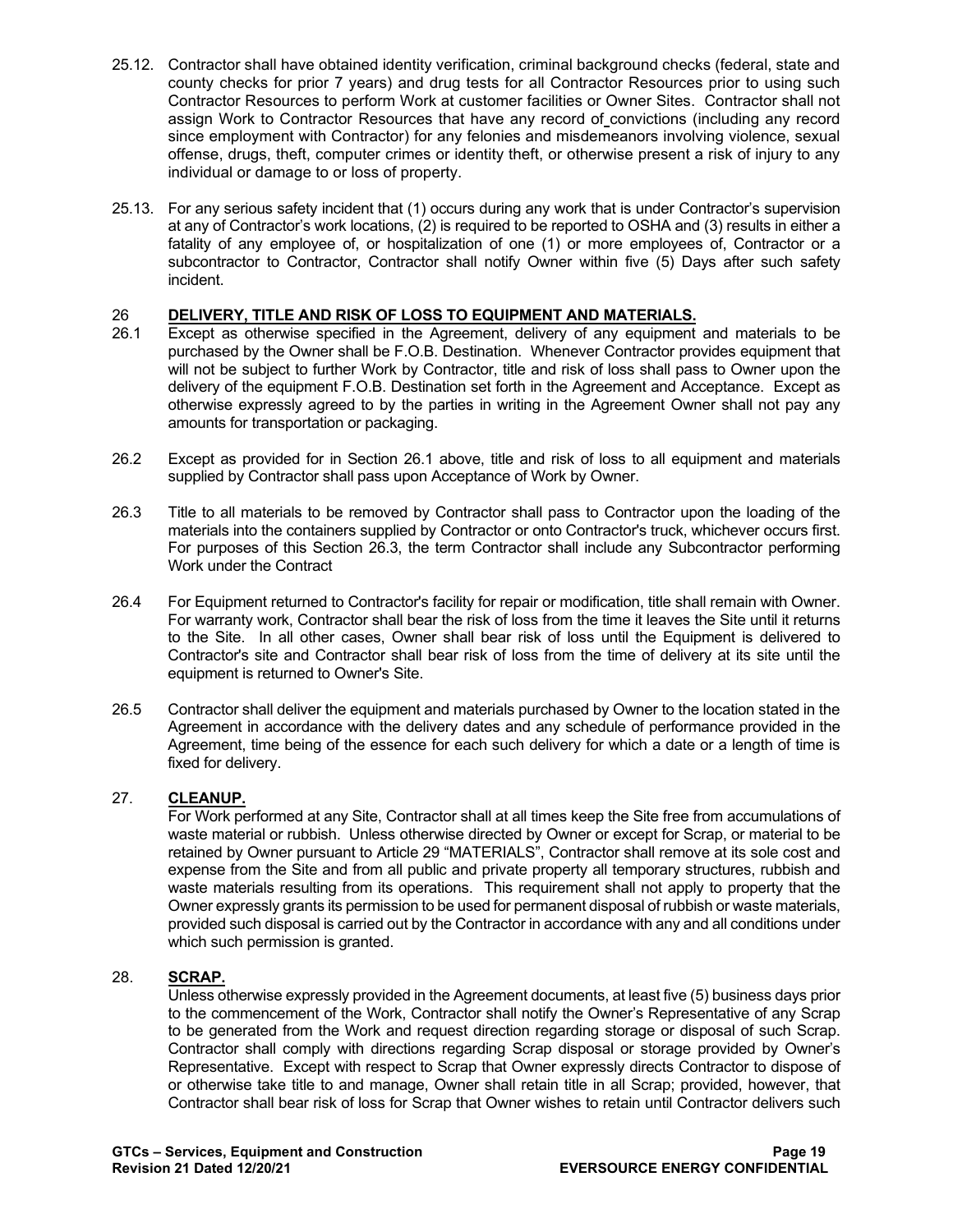Scrap to the point of storage designated by Owner.

### 29. **MATERIALS.**

Contractor shall exercise reasonable care in the receipt, storage, handling, and installation of all materials, whether supplied by Owner, by Contractor, or by another contractor. All excess material supplied by or charged to Owner shall be handled and managed as directed by Owner.

# 30. **REMOVAL OF EQUIPMENT.**

Except as required to comply with the directions of Owner or Contractor's surety upon takeover of the Work, Contractor shall promptly remove all Contractor provided equipment, materials and supplies from the Site upon completion or termination of the Agreement subject to requirements set forth in Article 27 "CLEANUP". If Contractor fails to complete such removal within fifteen (15) days after notice from Owner, Owner may elect (i) to retain all or any portion of such remaining equipment, materials and supplies as its property, or (ii) to remove and dispose of all or any portion of such items at the expense of Contractor.

### 31. **INSURANCE BY CONTRACTOR.**

As a condition to undertaking the Work, Contractor shall acquire, at its sole cost and expense, the following insurance coverage (or equivalent) from insurers with an A.M. Best rating of A- or better, with the indicated amounts and shall maintain such required insurance coverages during all Work and until the date of final payment under the Agreement or Acceptance of all Work under the Agreement, unless a longer period is specified below:

- 31.1 Workers' Compensation in the amounts mandated by law (statutory coverage) and Employers Liability Insurance with limits of not less than \$1,000,000.
- 31.2 Commercial General Liability Coverage on Form CG 00 01 or its equivalent excluding Professional Liability but including, Operations, Products and Completed Operations, Underground (XCU) Hazard, Contractual Liability and Broad Form Property Damage Liability written in one or more layers with a combined single limit for Bodily Injury and Property Damage of not less than \$5,000,000 per occurrence and annual aggregate. Products and Completed Operations coverage shall remain in effect for a minimum of three (3) years from the date of final payment under the Agreement or Acceptance of all Work under the, Agreement, whichever is later, unless the Work is to be performed solely in CT, in which case the required coverage should be in force for two (2) years from such date.
- 31.3 Automobile Liability Coverage, including, all owned, non-owned, and hired vehicles, written in one or more layers with a combined single limit for Bodily Injury and Property Damage of not less than \$2,000,000 per accident. If the Contractor is transporting any hazardous materials, a Pollution Liability Broadened Coverage for Autos endorsement must be added to the Business Automobile Policy by ISO endorsement CA 9948 3/06 or its equivalent and MCS-90
- 31.4 Aviation Aircraft Liability insurance, if applicable, in an amount of not less than \$10,000,000.00 per occurrence/aggregate, including third party liability and Passenger Liability, except to the extent that a Subcontractor performing the aviation Services and providing the aircraft maintains such insurance coverage for all aircraft used for performance of the Work covering all third party and passenger liabilities caused by the operation of aircraft, whether owned or non-owned, and the risks involved in aviation and the use of aircraft in construction. The Passenger Liability coverage included under the Aircraft Liability insurance shall not be subject to a sub-limit.
- 31.3 Pollution Liability insurance, if applicable, to remain in force for the duration of the term of the applicable Project Specific Agreement or Work Release covering losses caused by pollution conditions that arise from the operations of the Contractor. Insurance as required in this section shall apply to bodily injury; property damage including loss of use of damaged property or of property that has not been physically injured; cleanup costs; and defense, including costs and expenses incurred in the investigation, defense, or settlement of claims. The policy of insurance affording these required coverages shall be written in an amount of at least \$5,000,000 per loss, with an annual aggregate of at least \$10,000,000.
- 31.4 Railroad Protective Liability insurance, if applicable covering the Work performed by Contractor or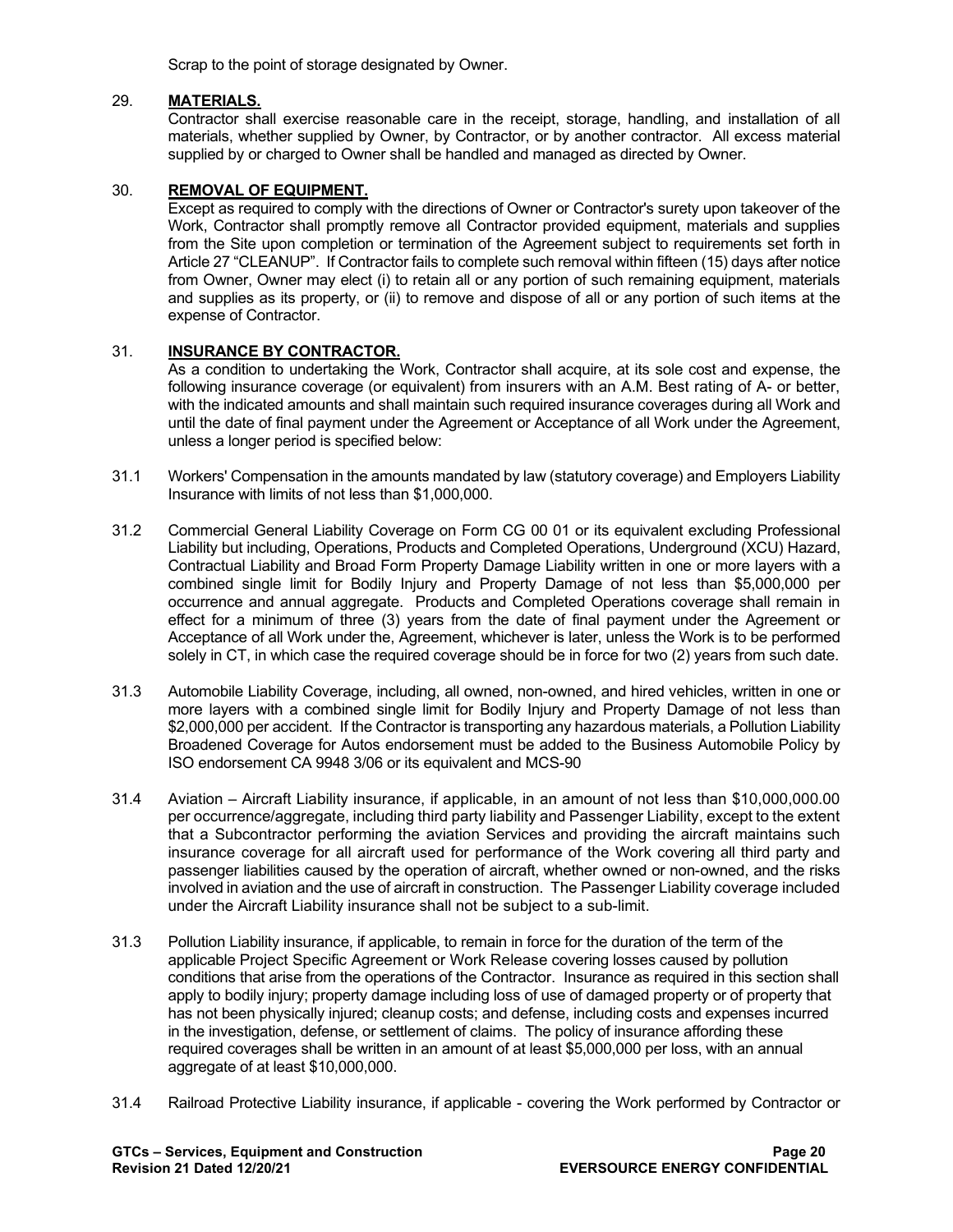any contractor within fifty (50) feet vertically or horizontally of railroad tracks. The current ISO Occurrence Form (claims-made forms are unacceptable) shall have limits of liability of not less than \$2 million each occurrence, combined single limit, for Coverages A and B, for losses arising out of injury to or death of all persons, and for physical loss or damage to or destruction of property, including the loss of use thereof. A \$6 million annual aggregate shall apply.

- 31.5 To the extent the Work includes engineering, design, or other professional services, Errors and Omissions coverage for professional Services and products provided by Contractor, including coverages for intellectual property infringement and related risks with a limit of not less than \$5,000,000 per occurrence and annual aggregate, which coverage Contractor shall maintain in effect for a period of at least seven (7) years following the final payment under the Agreement or Acceptance of all Work Under the Agreement, whichever is later.
- 31.6 All policies contemplated in this Article 31 other than Workers' Compensation and Errors and Omissions shall be endorsed to include, Owner, its affiliates and their respective directors, officers, employees and agents (including, the Owner's Representative), as additional insureds using ISO additional insured endorsement CG 20 10 11 85 or at a minimum CG 20 10 07 04 and CG 20 37 07 04 providing equivalent coverage for both ongoing and completed operations, if any.as respects any and all personal and/or bodily injury and/or property damage claims arising out of Contractor's operations hereunder. The limits required under this Article 31 may be satisfied by a combination of primary and excess (umbrella) coverage layers. The foregoing insurance policies, including Workers' Compensation, shall include a waiver of any right of subrogation of the insurers thereunder against the additional insureds thereunder, and of any right of the insurers to any setoff or counterclaim or any other deduction, whether by attachment or otherwise, in respect of any liability of any such person insured under such policy. Should any of the above described policies be cancelled before the expiration date thereof, notice will be delivered in accordance with policy provisions.
- 31.7 Contractor shall provide certificates of insurance and copies of additional insured endorsements and all applicable endorsements to Owner to evidence Contractor's insurance policies within thirty (30) days of the award of any Agreement but in no event later than prior to the commencement of any Work. Contractor shall ensure that its broker shall provide Owner with replacement certificates and additional insured endorsements evidencing required insurance coverage prior to the expiration of prior certificates. Failure to provide such certificates shall be grounds for withholding payment and/or termination of the Agreement. Owner shall have the right to review policy documents in the event a claim is filed thereunder.
- 31.8 Such insurance coverage shall be primary and non-contributory to any other coverage available to Owner or its affiliates, and shall not be deemed to limit Contractor's liability under the Agreement.
- 31.9 Contractor shall have and maintain in effect the insurances required by this Article 31 for the duration of the Agreement and thereafter for any period of continuing contractual obligations, including Contractor's warranty obligations. In addition, Contractor whose scope of work may include professional services shall procure tail coverage through the applicable warranty period on each errors and omissions policy maintained in accordance herewith upon the expiration and/or non-renewal thereof, unless Contractor's replacement errors and omissions policy provides continuing coverage for the Work through the applicable warranty period.
- 31.10 Contractor shall be solely responsible for payment of any and all deductible or self-insured retention amounts relating to any and all of the policies of insurance required by this Article 31, regardless of the number of losses.
- 31.11 For any Services to be provided by any Subcontractor, Contractor shall require such Subcontractor to provide the foregoing insurance coverages and amounts and comply with the requirements set forth in this Article 31 including additional insured, primary and non-contributory, and waiver of subrogation.

# 32. **INDEMNIFICATION BY CONTRACTOR.**

To the fullest extent permitted by Law, Contractor shall be responsible for and shall indemnify, and shall defend and save Owner, its affiliates and their respective employees, trustees, shareholders,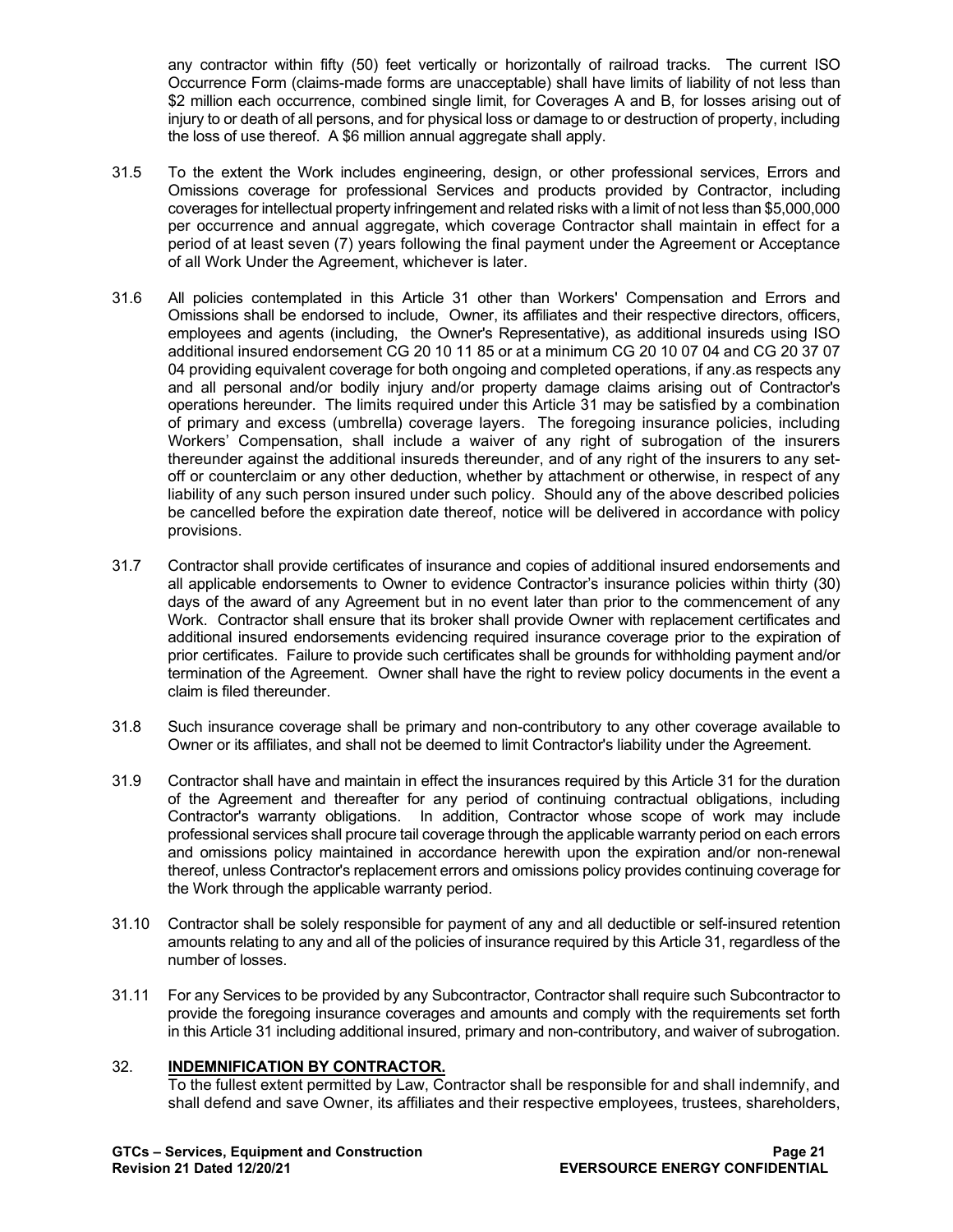officers, and directors, as well as their respective agents and consultants (each, an "*Indemnified Person*") harmless from and against any and all costs and expenses (including all costs and expenses of litigation, as well as related attorneys' fees), losses, liabilities, fines, penalties, damages, claims, demands, judgments, awards, obligations, actions, or proceedings arising from the acts or omissions of Contractor Resources or related to the Work or Contractor's obligations under the Agreement Documents. Contractor further agrees to obtain, and maintain at its expense, such insurance as will insure the provisions of all indemnity obligations in the Agreement. Nothing in this Article shall derogate or reduce Contractor's obligations under Article 31 hereof.

# **33. INFRINGEMENT OF PROPRIETARY RIGHTS.**

- 33.1 Contractor shall indemnify, defend and hold harmless Owner, its parent, affiliates and its and their employees, agents, officers, and directors from any and all liabilities, penalties, damages, claims, actions or proceedings based upon any allegation that (i) any portion or all of the Work furnished under the Agreement, or any use thereof for purposes intended by the Agreement constitutes an infringement of any patent, copyright, trademark or other proprietary interest or (ii) Contractor has, other than solely for Owner's benefit in connection with the Work, made use of Information in which a third party claims a proprietary interest which Information was obtained by Owner from third parties under agreements for confidentiality.
- 33.2 If Owner provides Contractor notice of a claim of infringement with respect to any material, equipment or Information used in connection with the Work (collectively, the "Product") or Owner's use of all or any portion of the Product is enjoined due to a claim of infringement, Contractor shall promptly and at its sole expense either (i) procure for Owner the right to continue using the Product or (ii) replace the Product with non-infringing and functionally equivalent Product, (iii) modify the Product so that it becomes non-infringing and functionally equivalent, or (iv) take such other action as is necessary to assure Owner's uninterrupted use of the Product.

# **34. CONFIDENTIAL INFORMATION.**

- 34.1 Each party acknowledges that it may be necessary to disclose Confidential Information to the other party. Except to the extent set forth in this Article 34, or as otherwise agreed to in writing by the parties, each party shall maintain the Confidential Information of the other party in a secure and confidential manner. Each party shall exercise the same degree of care and security that it exercises with its own Confidential Information, and in no event less than a reasonable degree of care and security. Contractor agrees to use Owner's Confidential Information solely for the provision of Work and to not disclose to third parties or to publish any of Owner's Confidential Information without Owner's advance written consent. However, if Owner, within one hundred eighty (180) days of receipt of Contractor's Confidential Information, disputes the proprietary nature of such Information by written notice to Contractor, the parties shall consult to resolve such dispute. Each party shall advise its employees, contractors, consultants, agents and those under its and/or their respective control of these requirements for confidentiality with regard to Confidential Information.
- 34.2 Owner shall have the right, without Contractor's approval, to disclose Contractor's Confidential Information to the limited extent required (i) for financing, acquisition or conveyance of ownership share, licensing, construction, startup, commissioning operation, maintenance or repair of the facility at which the Work is performed, and (ii) to comply with any request or order of a governmental agency or court. Each party shall have the right to disclose the other party's trade secret or other Confidential Information (a) to federal, state, or local government officials, to their attorneys, or in a sealed court document, for the purpose of reporting or investigating a suspected violation of the Defend Trade Secrets Act of 2016; or (b) to their attorneys or in a sealed court document in connection with a lawsuit for retaliation by an employer for reporting a suspected violation of the Defend Trade Secrets Act of 2016. If Owner discloses Contractor's Confidential Information to any governmental agency or court, Owner shall, to the extent it does not violate or fail to comply with any such request or order, advise Contractor prior to disclosure and, at Contractor's sole cost and expense, cooperate in any effort by Contractor to minimize the amount of Confidential Information disclosed, secure confidential treatment of such Confidential Information, or seek permission from such governmental agency or court to revise the Confidential Information in a manner consistent with Contractor's interests, the interests of Owner, and in a manner that meets the requirements of the governmental authority or court.
- 34.3 Any Information transmitted to either party will not be deemed Confidential Information if that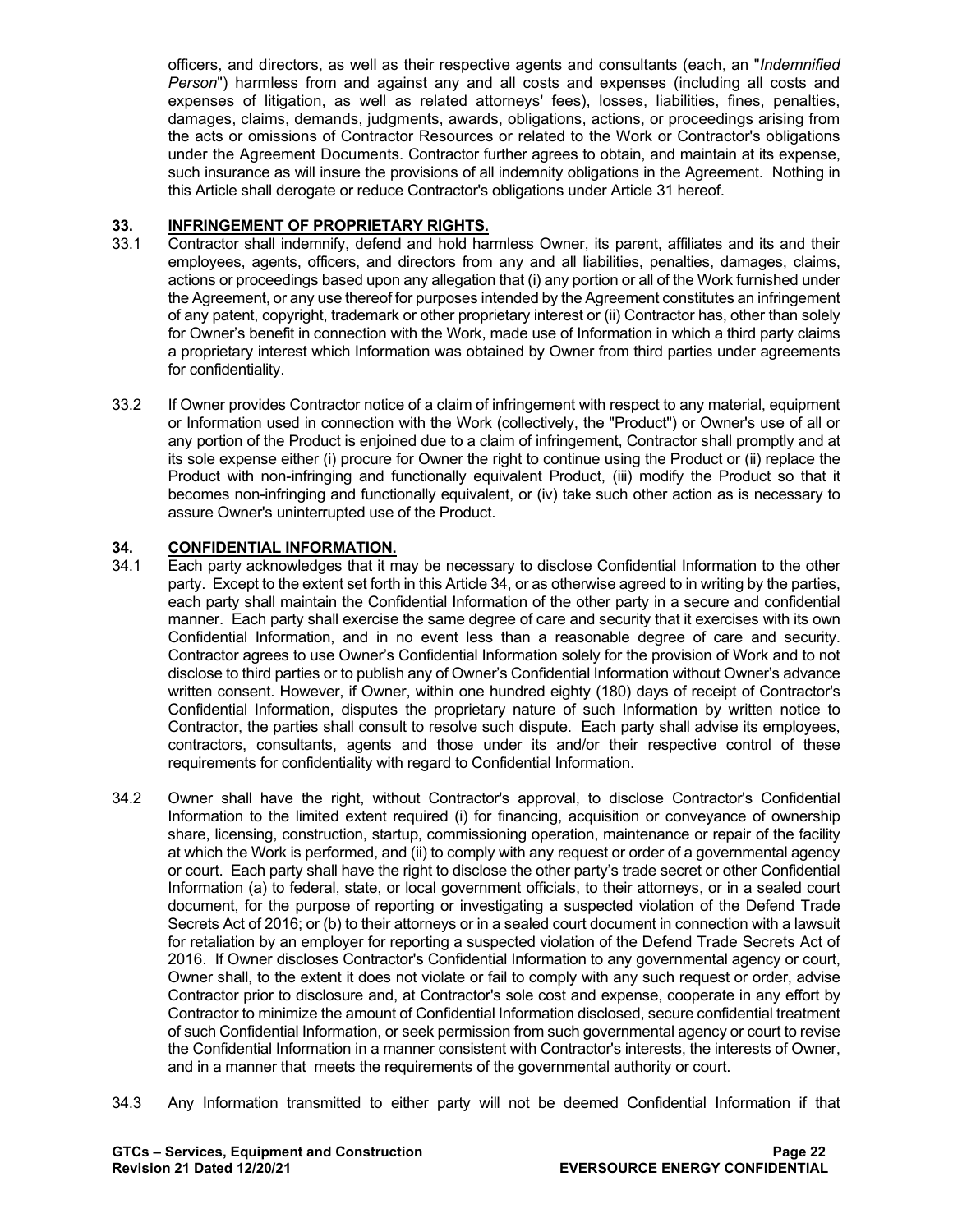Information is: (a) in the receiving party's possession without restriction on disclosure prior to disclosure hereunder; (b) at the time of disclosure, generally available to the public without restriction on disclosure; (c) after disclosure, generally available to the public without restriction on disclosure, by publication or otherwise, through no fault of the receiving party; or (d) after the time of disclosure, received from a third party who imposes no obligation of confidentiality and who, insofar as the receiving party can reasonably determine, did not acquire any such Confidential Information directly or indirectly from the other party subject to requirements of confidentiality.

- 34.4 Contractor shall notify Owner as soon as possible in writing if any Confidential Information provided to Owner has been changed to a non-proprietary status.
- 34.5 The provisions of this Article 34 shall also apply to Information that a party identifies and establishes in writing to the others as having been obtained from third parties under agreements for confidentiality.
- 34.6 Owner may demand the return and/or disposal of its Confidential Information at any time upon giving of written notice to Contractor. Within fifteen (15) days of receipt of such notice, Contractor shall return all of the original Confidential Information and shall dispose of all copies, reproductions or extracts (both written and electronic) in its possession and in the possession of any representatives to whom it was disclosed using methods authorized by the National Association for Information Destruction for the media on which the Confidential Information is stored. Except as may otherwise be agreed upon by the parties in writing, Contractor shall provide Owner with written certification of the return and/or disposal of such Confidential Information promptly following the return or disposal of such Confidential Information.
- 34.7 In the event any Confidential Information of Owner is disclosed to Contractor by Owner under this Article 34, Contractor shall not make use of such Confidential Information, other than for Owner's sole benefit and for the sole purpose related to the Work for which the Confidential Information has been disclosed.
- 34.8 The provisions of this Article shall survive the termination of the Agreement and shall bind the parties and their successors and assigns.
- 34.9 **THIS SECTION IS APPLICABLE TO WORK RELATED TO GENERATION, TRANSMISSION AND DISTRIBUTION FACILITIES:** In addition to the foregoing confidentiality obligations, to the extent that Contractor obtains or generates any critical energy infrastructure information ("CEII"), as defined by Federal Energy Regulatory Commission ("FERC"), pursuant to 18 C.F.R. §388.13, in its performance of the Work, Contractor shall keep confidential any CEII applicable to Owner and the Work. To the extent any such Work involves critical cyber assets, Contractor agrees to be bound by and comply with the North American Electric Reliability Council ("NERC") Critical Infrastructure Protection ("CIP") standards. Contractor shall indemnify Owner for any liabilities or penalties arising from any failure to comply with the requirements of this Section 34.9 by Contractor, or its subcontractors, at any tier. In addition, upon request by Owner, Contractor shall execute an agreement confirming such compliance with the foregoing obligations.

# **35. WARRANTY.**

# Services Warranty.

- 35.1.1 Contractor warrants that any Services performed or provided by, through, or on behalf of Contractor as part of or in connection with the Agreement shall (i) be performed by Contractor Resources who are fully qualified and competent and whose recommendations, guidance and performance reflect professional knowledge, judgment, and performance in accordance with the highest professional standards applicable to the utility industry and the industry applicable to such Services; and (ii) comply with and conform to all provisions and requirements of the Agreement and to any and all provisions of any and all applicable laws.
- 35.1.2 Within the period of two (2) years after Final Acceptance of all Work under the ,Agreement, if Owner determines that any portion of the Services performed by, through, and/or on behalf of Contractor fails to comply with the warranties set forth above, or if a defect or error is discovered in any Information supplied with such Services, Contractor shall, at its sole cost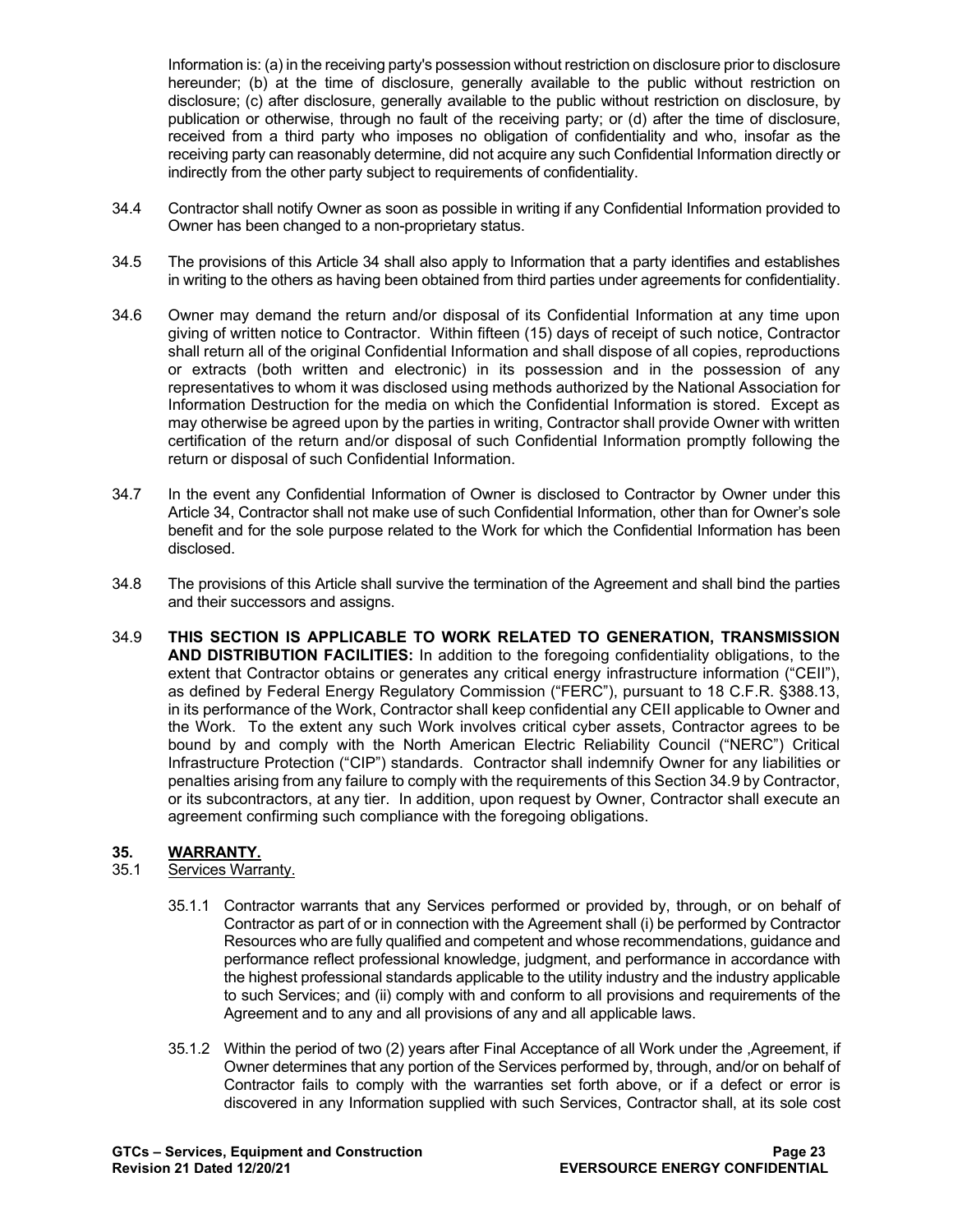and at Owner's option, (i) correctly re-perform such Services or correct the defect or error in the Information, or (ii) return to Owner the charges paid by Owner and attributable to such Services or defective or erroneous Information supplied. Owner shall have the right to set-off against other amounts due Contractor hereunder or otherwise any amount owed by Contractor to Owner under this Article 35.

- 35.1.3 **THIS SUBSECTION IS APPLICABLE ONLY FOR CONSTRUCTION WORK:** In addition to the remedies set forth in Section 35.1.2, Owner shall have the right to (i) require Contractor to complete such warranty Work, or (ii) take over the Work and receive from Contractor reimbursement for such warranty Work.
- 35.2 Supplier Warranties. Contractor shall take all reasonable steps to transfer for the benefit of Owner all warranties or guarantees available from the suppliers of any portion of the Work.
- 35.3 Information Warranty. Contractor warrants that it has the full legal right, title and ownership of the Information furnished pursuant to the Agreement.
- 35.4 Equipment and Materials Warranty.
	- 35.4.1 For a period of two (2) years after Acceptance of all Work under the Agreement, Contractor warrants that all Equipment and materials it supplies shall be new when delivered and free from defects in title, design, material and workmanship and shall conform to the Specifications set forth in the Agreement.
	- 35.4.2 Within the period of two (2) years after Final Acceptance of the Equipment and materials, if Owner determines that the warranty set forth above is breached, Contractor shall at its sole cost and expense and at Owner's option, either repair or replace the affected Equipment and materials.
	- 35.4.3 Contractor shall have no obligation for breach of warranty if Owner fails to store, operate or maintain Equipment supplied by Contractor in accordance with Contractor's written instructions furnished to Owner as part of the Work provided that Owner shall not be required to comply with standards that exceed those generally accepted in the industry.
- 35.5 Completion Warranty. Contractor warrants that it shall complete the Work in accordance with the Work schedule. If the Work falls behind schedule due to causes attributable to Contractor or Contractor Resources, Contractor shall, at its sole cost and expense, use its best efforts to restore the Work to schedule, including the following measures: placing Contractor Resources on extended working hours; assigning additional personnel to the Work, and prioritizing Contractor's resources and obligations to ensure that the Work is completed on schedule

#### 35.6 Additional Warranty Provisions.

- . 35.6.1 Owner shall notify Contractor in writing of any breach of warranty.
- 35.6.2 In addition to its other warranty obligations, Contractor shall reimburse Owner for Owner's Direct Actual Costs to provide Contractor access to such defective Work and to restore facilities disturbed by such access.
- 35.6.3 If any defect in Contractor's Work, including corrective Work, is latent and not discoverable by Owner's reasonably careful inspection during the initial warranty period, the applicable warranty period shall be extended to a cumulative period of seven (7) years.
- 35.6.4 Corrective Work performed by Contractor shall be subject to the applicable warranty provisions of this Article. The warranty period for such corrective Work shall be the remainder of the original warranty period plus an additional two years.
- 35.6.5 The warranties provided for in this Article 35 shall apply regardless of where the Work is performed.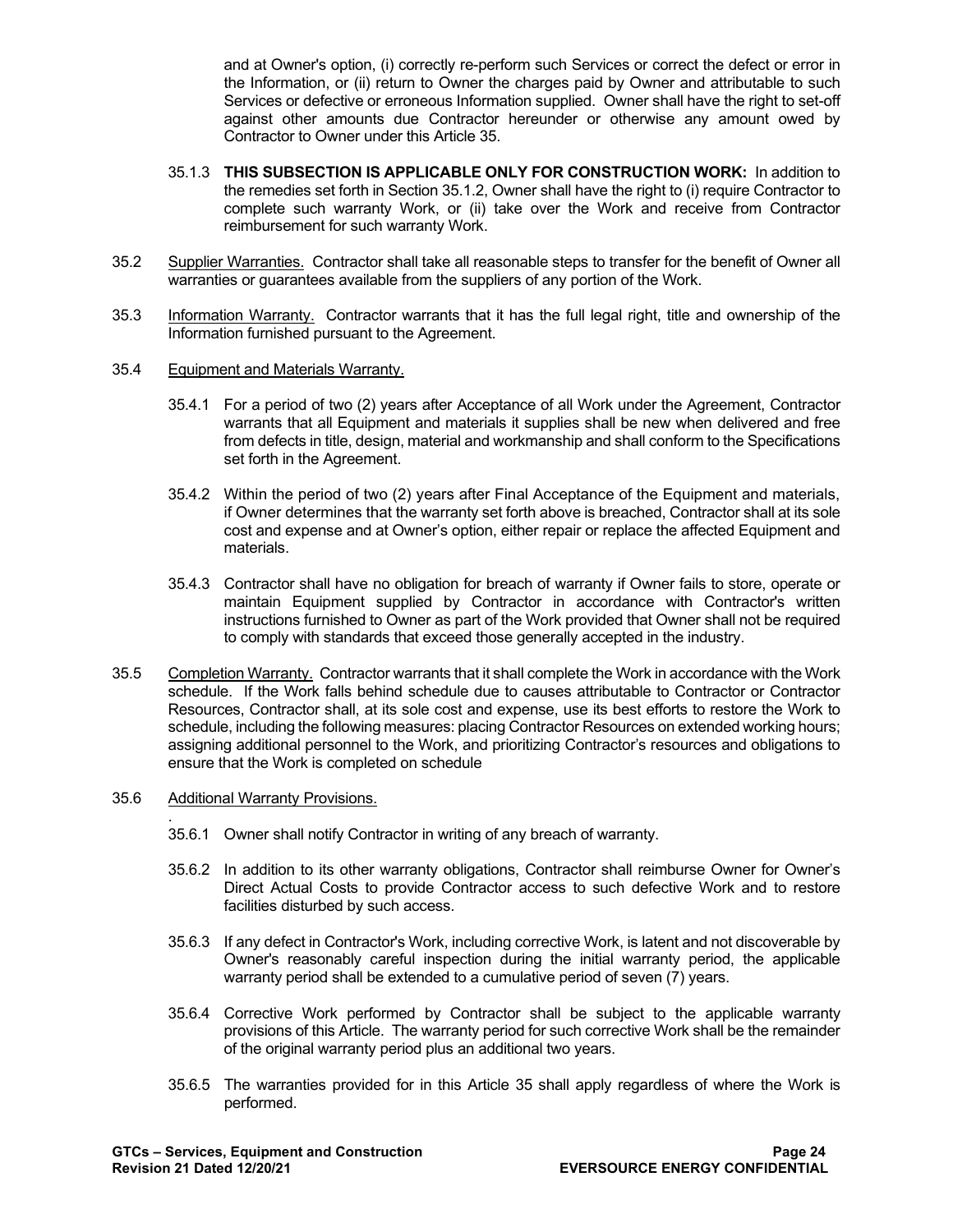35.6.6 In the case of Work affecting government-owned property, warranties shall also be enforceable directly by the applicable government agency having jurisdiction.

### 35.7 Subcontractor Warranties.

- 35.7.1 Contractor shall obtain usual and customary warranties from Subcontractors. Such warranties shall be obtained for the benefit of Owner as well as for Contractor. Contractor shall ensure that the benefit of any warranty offered by any Subcontractor at any tier is passed through to Owner, shall provide a copy of the terms of any such Subcontractor warranty to Owner, and shall identify relevant Subcontractor contracts and otherwise actively assist Owner, as required or desired by Owner and without additional charge, in enforcing any such warranty in the event such enforcement should become necessary.
- 35.7.2 The existence and/or absence of any Subcontractor warranties, including compliance or non-compliance therewith, shall not affect or impair in any manner whatsoever Contractor's obligations to Owner hereunder.

# **36. LIMITATION OF LIABILITY.**

- 36.1 CONTRACTOR'S LIABILITY TO OWNER UNDER THE CONTRACT WHETHER BASED UPON BREACH OF ANY EXPRESS OR IMPLIED WARRANTY, TORT, AGREEMENT, STRICT LIABILITY, OR OTHERWISE SHALL BE THE SUM OF (i) FOR WARRANTY AND INDEMNITY OBLIGATIONS, THE REMEDIES DESCRIBED IN THE AGREEMENT, PLUS (ii) FOR DAMAGES CONTRACTOR IS REQUIRED TO INSURE AGAINST, ANY RECOVERY AVAILABLE UNDER THE INSURANCE COVERAGES REQUIRED BY THE CONTRACT PLUS (iii) FOR ANY ADDITIONAL DIRECT DAMAGES TO THE OWNER, AN AMOUNT EQUAL TO THE GREATER OF THE TOTAL OF ALL CHARGES PAID BY OWNER TO CONTRACTOR UNDER THE CONTRACT OR TWO MILLION DOLLARS (\$2,000,000). OWNER'S AGGREGATE LIABILITY TO CONTRACTOR UNDER THE CONTRACT SHALL NOT EXCEED, UNDER ANY CIRCUMSTANCES WHATSOEVER, THAT PORTION OF THE COMPENSATION DUE UNDER ARTICLE 3 "TERMS OF PAYMENT" THAT HAS NOT YET BEEN PAID BY OWNER WITH RESPECT TO THE WORK.
- 36.2 EXCEPT TO THE EXTENT ALLOWED UNDER THE INSURANCE, WARRANTY OR INDEMNITY PROVISIONS OF THE AGREEMENT, NEITHER PARTY SHALL BE LIABLE TO THE OTHER FOR ANY INDIRECT, INCIDENTAL OR CONSEQUENTIAL DAMAGES.
- 36.3 CONTRACTOR WAIVES ALL CLAIMS AGAINST OWNER FOR ANY LIABILITY OR LOSS IN CONNECTION WITH: (i) PAYMENT OF ALL FEDERAL, STATE AND LOCAL TAXES OR CONTRIBUTIONS IMPOSED OR REQUIRED UNDER UNEMPLOYMENT INSURANCE, SOCIAL SECURITY AND INCOME TAX LAWS WITH RESPECT TO CONTRACTOR'S WORK UNDER THE CONTRACT; (ii) ALL LOSSES IN CONNECTION WITH ANY CLAIMS FOR LOST WAGES, SEVERANCE PAY, PENSIONS OR OTHER BENEFITS WITH RESPECT TO CONTRACTOR'S WORK UNDER THE CONTRACT; AND (iii) ALL CLAIMS FOR LIABILITY FOR DAMAGE TO CONTRACTOR'S PERSONAL PROPERTY OR INJURY TO CONTRACTOR RESOURCES IN CONNECTION WITH THE AGREEMENT.
- 36.4. The parties understand and agree that the liability of Contractor to Owner under the Agreement, at law, and/or in equity shall not be limited by the amount of insurance coverage required or made available pursuant to the provisions of Article 31 "INSURANCE BY CONTRACTOR".

# **37. RIGHTS AND LIABILITIES OF PRINCIPALS.**

All benefits, protections, indemnifications and other rights in favor of Owner under the Agreement shall also benefit, protect and indemnify the principals of Owner.

# **38. WAIVER OF MECHANIC'S LIENS.**

Owner may condition payment to Contractor upon the receipt of lien waivers and releases from Contractor and all applicable Subcontractors. Contractor, for itself and Subcontractors at any tier, shall suffer no liens to exist upon any Site or other Owner property or Equipment and shall be responsible for any costs or liabilities arising from any liens. Upon Owner's request, Contractor shall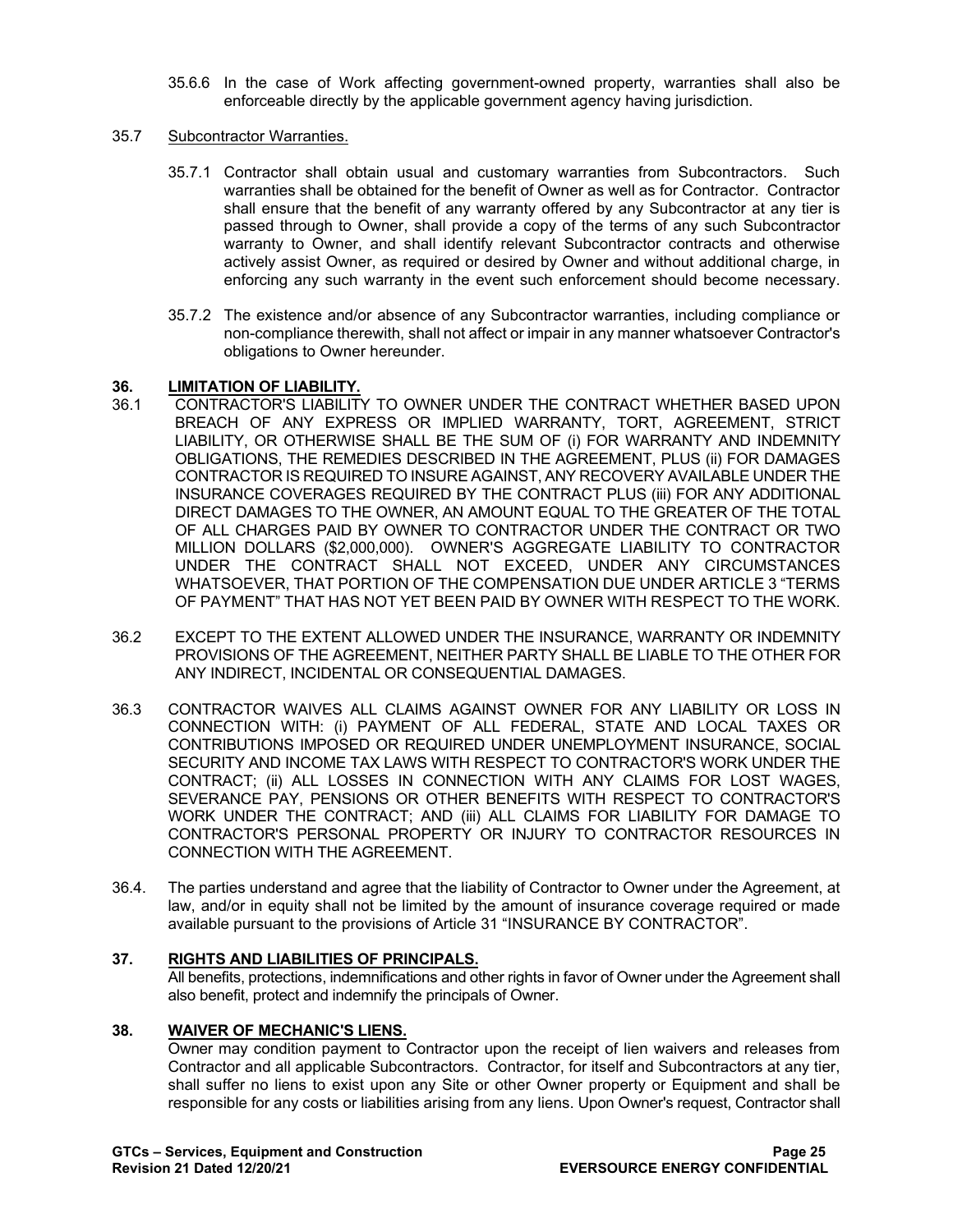obtain, without additional cost to Owner, a bond satisfactory to Owner to indemnify Owner against such liens and charges.

# **39. DISPUTE RESOLUTION; NEGOTIATION; MEDIATION; ARBITRATION.**<br>39.1 The Parties shall attempt in good faith to resolve any dispute arising ou

- The Parties shall attempt in good faith to resolve any dispute arising out of or relating to this Agreement promptly by negotiation between executives with authority to settle the dispute and who are at a higher level of management than the persons with direct responsibility for administration of this Agreement. Any party may give the other written notice of any dispute, which notice shall include a summary of that party's position and the name and title of the executive who will be representing that party. Within twenty (20) days after delivery of the notice, unless otherwise agreed, the receiving party shall respond with a summary of that party's position and the name and title of the executive who will represent that party. Within forty-five (45) days after the initial notice, unless otherwise agreed, the Parties' executives shall meet at a mutually acceptable time and place to attempt to resolve the dispute. All reasonable requests for information, essential to a matter of import in the dispute, made by one party to the other in support of the negotiation will be honored, and all negotiations pursuant to this Article 39 shall be confidential and treated as compromise and settlement negotiations.
- 39.2 If the dispute has not been resolved by negotiation within sixty (60) days after the disputing party's notice, or if the Parties failed to meet or arrange to meet within sixty (60) days, unless otherwise agreed, the Parties shall proceed to mediation under the then current CPR Mediation Procedure, and, unless otherwise agreed, will select a mediator from the CPR Panels of Distinguished Neutrals.
- 39.3 Any dispute arising out of or relating to this Agreement, including the breach, termination or validity thereof, that has not been resolved by a non-binding procedure as provided herein within ninety (90) days of the initiation of such procedure, unless otherwise agreed, shall be finally resolved by arbitration in accordance with the then current CPR Non-Administered Arbitration Rules or, at Owners option, the then current CPR Administered Arbitration Rules. The Parties may mutually agree to arbitration in accordance with the them current CPR Expedited Arbitration Rules for disputes involving amounts in the aggregate under Three Million Dollars (\$3,000,000)Disputes involving amounts in the aggregate equal to or greater than Three Million Dollars (\$3,000,000), shall be decided by three arbitrators, unless the Parties mutually agree to a decision by fewer than three arbitrators. The selection of a single arbitrator shall be in accordance with Rule 5.3. The selection of three arbitrators shall be in accordance with the "screened" appointment procedure provided in CPR Rule 5.4, with each Party selecting one arbitrator and the third arbitrator who will serve as the panel chair, will be selected pursuant to CPR Rule 6. Unless otherwise mutually agreed, the arbitrators shall be selected from the CPR Panels of Distinguished Neutrals. The arbitration shall be governed by the Federal Arbitration Act, 9 U.S.C. §§ 1-16, and judgment upon the award rendered by the arbitrator(s) may be entered by any court having jurisdiction thereof. Unless otherwise agreed to by the parties, the place of arbitration shall be at Owner's option, Hartford, Connecticut, Manchester, New Hampshire or Boston, Massachusetts.
- 39.4 Any award or determination made by the arbitrator(s) shall be subject to the limitations of liability set forth in this Agreement. The arbitrator(s) are not empowered to award damages in excess of compensatory damages and each party expressly waives and foregoes any right to punitive, exemplary or similar damages unless a statute requires that compensatory damages be increased in a specified manner. Each Party shall be responsible for its own costs and expenses, including attorney's fees. Unless otherwise directed in writing by Owner and to the extent permitted by law, Contractor shall continue performance of the Work in compliance with the Agreement notwithstanding the existence of any Dispute between the Parties. Nothing herein shall prejudice, impair or otherwise prevent Owner from receiving equitable relief pending the conclusion of any mediation and/or arbitration proceeding.
- 39.5 Each Party will proceed in good faith to conclude the arbitration proceeding as quickly, efficiently, and cost -effectively as reasonably possible. If a party refuses to participate in an arbitration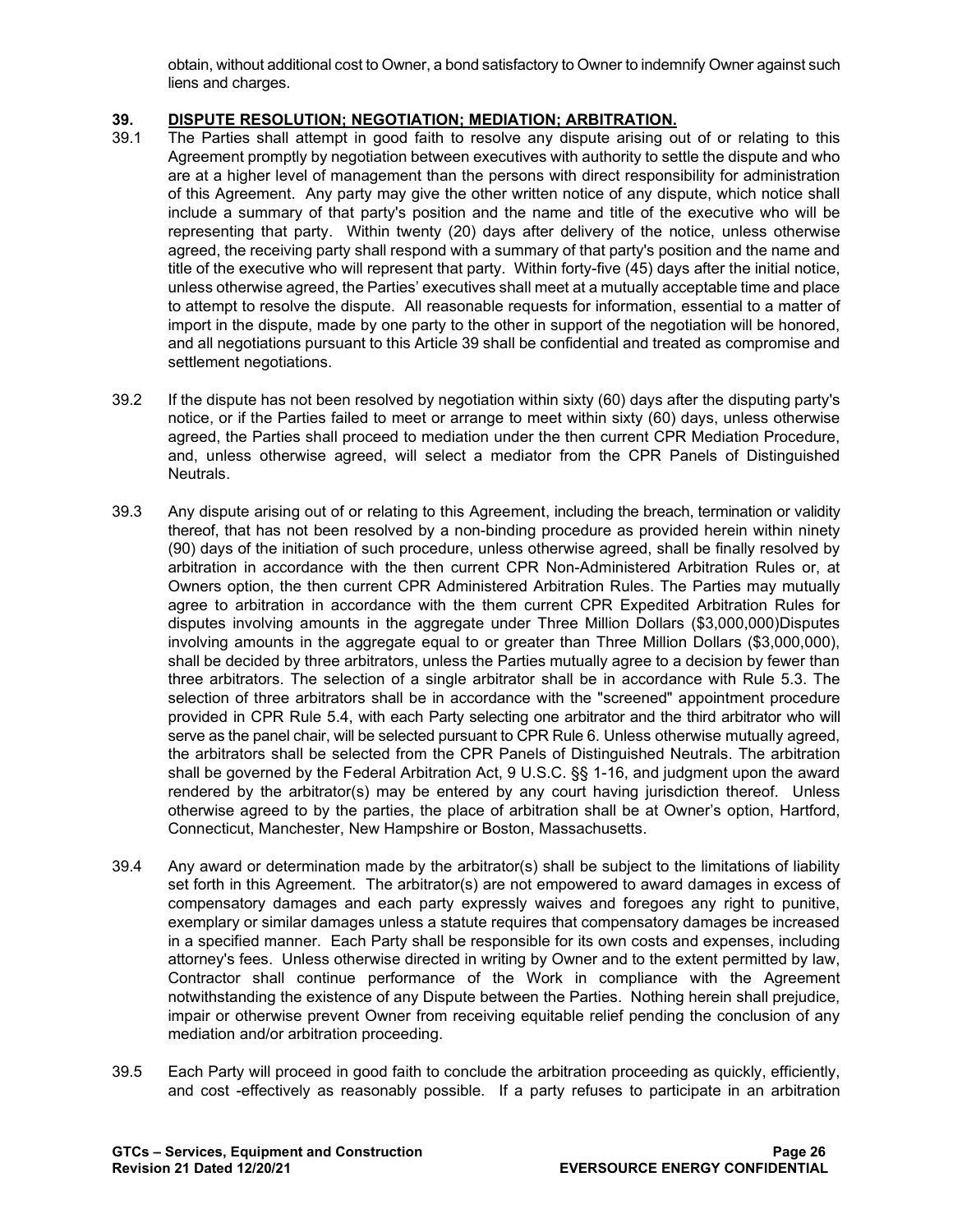proceeding as required by this, Agreement, the other party may petition any governmental authority having proper jurisdiction for an order directing the refusing Party to participate in the arbitration proceeding. All costs and expenses incurred by the petitioning Party in enforcing such participation will be paid for by the refusing Party. The parties hereby consent to the exclusive jurisdiction of the courts of the State of Connecticut, State of New Hampshire or the Commonwealth of Massachusetts for enforcement of all arbitration procedures pursuant to this Article 39 and any other legal proceedings arising out of or relating to the Agreement and the transactions contemplated hereby.

# **40. ADVERTISING.**

Unless authorized in writing by Owner or except as required by applicable law, Contractor shall not engage in any advertising, publicity or other promotional activity which directly or indirectly mentions or refers to the relationship between the parties or the Work furnished under the Agreement.

# **41. BINDING EFFECT; ASSIGNMENT.**

The Agreement shall be binding upon the parties and their respective successors and permitted assigns. Owner may assign this Agreement to any Affiliate of Owner. Contractor is not authorized to and shall not directly or indirectly (through an equity sale, merger or other transaction) sell, assign or otherwise transfer the Agreement, in whole or in part, or any of the Work to be performed hereunder, without the prior written consent of Owner, which may be granted or withheld in Owner's sole discretion. Without waiving any rights and remedies Owner may have against Contractor, upon discovering that Contractor has purported to sell, assign or otherwise transfer, in whole or in part, the Agreement or any of the Work to be performed, without the Owner's prior written consent, Owner may, at its sole option and in its sole discretion, deem such action to be binding and enforceable against such assignee, successor, or transferee, or may deem such action to be null, void, and of no force or effect.

# **42. WAIVERS.**

The waiver by any party of a breach of and/or other non-compliance with any provision of the Agreement shall not operate or be construed as a waiver of any subsequent breach or noncompliance.

# **43. APPLICABLE LAW.**<br>43.1. The Agreement and

The Agreement and the rights and duties of the parties hereunder shall be governed by and construed, enforced and performed in accordance with the laws of the State of Connecticut, without regard to its principles of conflicts of law *provided* that if the Site is located entirely outside of the State of Connecticut, then the Law of the State/Commonwealth where the Site is located (and where the Work is performed) may govern certain aspects of the enforcement of the rights and remedies of Owner (including legal process and procedure) with respect to such Work.

# **44. NOTICES; DEMANDS.**

All notices required under the Agreement shall be in writing and shall be deemed to be given when received upon personal delivery, or if mailed, as of the date indicated on the receipt document provided by the mail carrier, if so delivered or if so mailed (a) with respect to Owner, to the individual set forth on the "Direct Inquiries" line on Owner's Order at the address set forth thereon; or (b) with respect to each of the Owner's Representative, Contractor or the Contractor's Representative, to the applicable individual set forth in the Special Terms and Conditions, at the address of such individual set forth thereon, unless otherwise indicated in the Agreement.

# **45. RIGHT TO AUDIT.**

Owner shall have the right to inspect and audit all of Contractor's and any Subcontractor's books, records, correspondence, receipts, vouchers and memoranda relating to or affecting the Agreement. Contractor shall provide for such right to audit by Owner in all contracts with Subcontractors relating to the Work or the Agreement.

# **46. DOCUMENT RETENTION.**

Except as set forth in Section 6.5 "INFORMATION", Article 34 "CONFIDENTIAL INFORMATION" and below in this Article 46, all Information shall remain the exclusive property of Owner, regardless of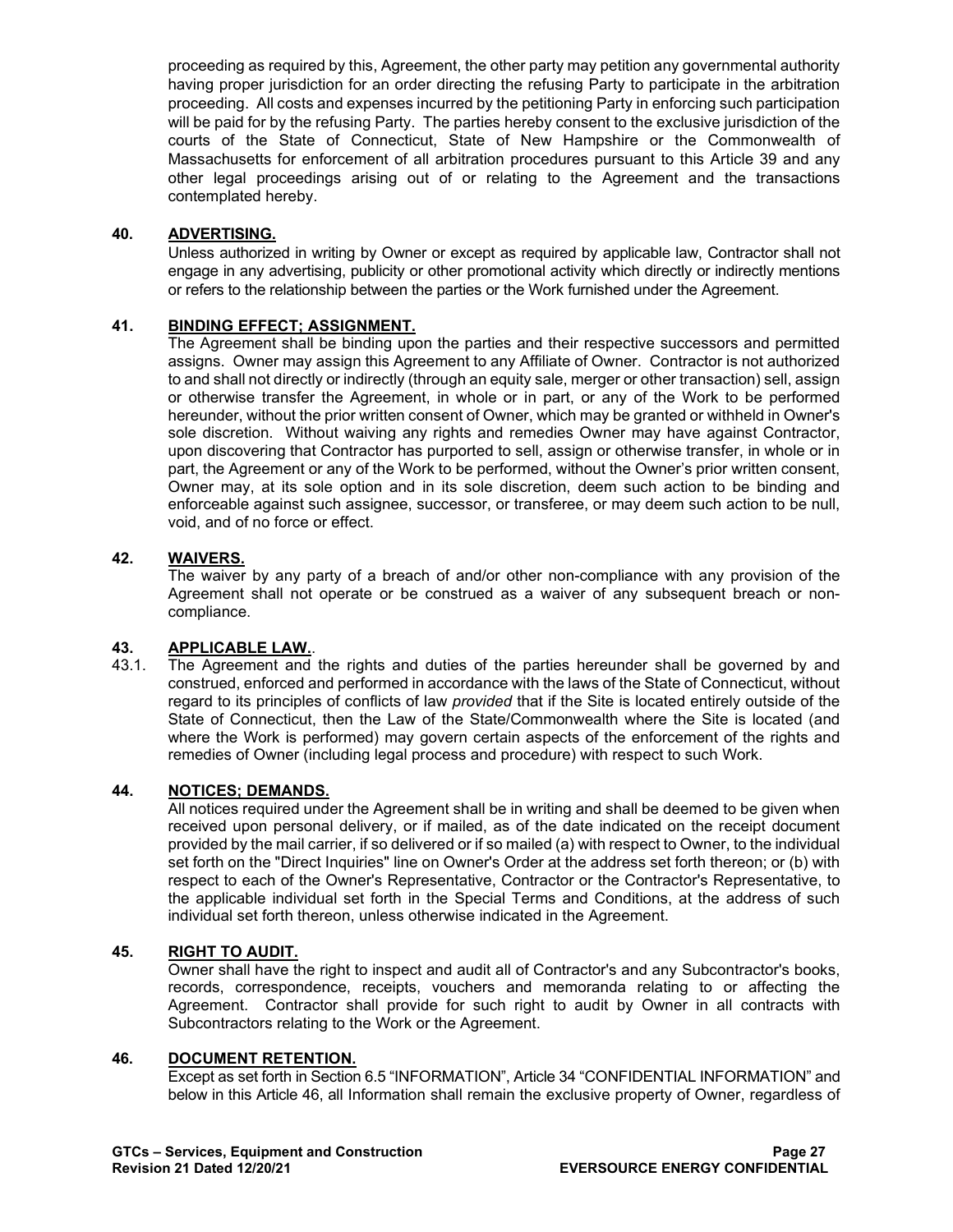where it is stored. Contractor shall preserve Owner's Information in its care, custody or control for a period of six (6) years following Final Acceptance of the Work or return such Information to Owner in a form acceptable to Owner. Contractor shall not destroy any such Owner Information prior to the expiration of such six (6) year period absent Owner's prior written consent. Owner reserves the right to access such Owner Information at any time while such Information is in Contractor's possession and such Information shall be provided to Owner on a timely basis whenever requested, regardless of whether such requests are for audits, regulatory or legal proceedings such as lawsuits or arbitrations. Any Owner Information in Contractor's possession shall be disclosed to third parties only as necessary to comply with applicable laws and government orders or requests so long as Owner receives advance written notice of such disclosure and an opportunity to contest such requests. Contractor agrees to access Information in its possession only for the purposes of performing the Work and to operate or maintain its information systems and will take appropriate and Owner approved measures and precautions to protect against unauthorized access or disclosure. Contractor agrees for itself, and on behalf of any Subcontractor, to (a) access Owner Information in its, or in any Subcontractor's, possession only for the purpose of performing the Work on a Project, and (b) operate, maintain and/or take appropriate and Owner-approved measures and precautions to protect its information systems against unauthorized access or disclosure of Owner Information. Contractor shall be responsible for ensuring that Owner Information is protected from damage and/or loss while in the care, custody or control of Contractor and/or any Subcontractor, including making backups of Information and using disaster recovery best practices for any computer systems used to store Information. Owner reserves the right to audit Contractor to ensure such Information is managed in accordance with this Article 46. The foregoing obligations and restrictions regarding disclosure of Information in this Article 46 shall not apply to Contractor's Confidential Information, which shall be governed by Article 34 "CONFIDENTIAL INFORMATION" The provisions of this Article shall survive the termination of the Agreement and shall bind the parties and their successors and assigns.

# **47. SUPPLIER DIVERSITY AND SUBCONTRACTING PLAN.**

- 47.1. Owner fully supports the government's policies of ensuring that Small Disadvantaged Businesses (SDB), Women-Owned Small Businesses (WOSB), Service-Disabled Veteran-Owned Small Businesses (SDVOSB), Veteran-Owned Small Businesses (VOSB) and Businesses Located in and qualified as Historically Underutilized Business Zones (HUBZone) have maximum practicable opportunity to compete for contracts and subcontracts. Owner has and will continue to commit to filing annual subcontracting plans regarding the utilization of SDB, WOSB, SDVOSB, VOSB and HUBZone as contractors and subcontractors in accordance with Federal Acquisition Regulation (FAR) 52.219.
- 47.2. **For all** Work awarded to Contractor as a subcontractor under Owner's government contracts pursuant to FAR 19.704, Subcontracting Plan Requirements, and FAR Clause 52.219-9, Small Business Subcontracting Plan, Contractor shall be required to submit data and/or subcontracting plans regarding Contractor's utilization and intended utilization of such SB, SDB, WOSB, SDVOSB, VOSB and HUBZone during the term of the Agreement for such work as follows:

### **Eversource Energy; Manager of Supplier Diversity Program; Procurement Department; P.O. Box 270; Hartford, CT 06141-0270.**.

Contractor may be required to submit data and/or subcontracting plans upon request. Contractor shall supply requested documentation to Owner within a reasonable time after the request is made (but in no event more than fifteen (15) days after the request) and shall comply with such plan in performing the Work to the maximum practicable effort.

47.3. The text of FAR 52.219 may be accessed electronically at the following address: [https://www.acquisition.gov/far/.](https://www.acquisition.gov/far/) To the extent applicable to Work performed pursuant to a federal government Agreement, this Article 47 incorporates one or more clauses by reference, with the same force and effect as if they were given in full text.

# **48. PRIORITY OF DOCUMENTS**.

In the event of any conflict, inconsistency or ambiguity between or among the Agreement documents,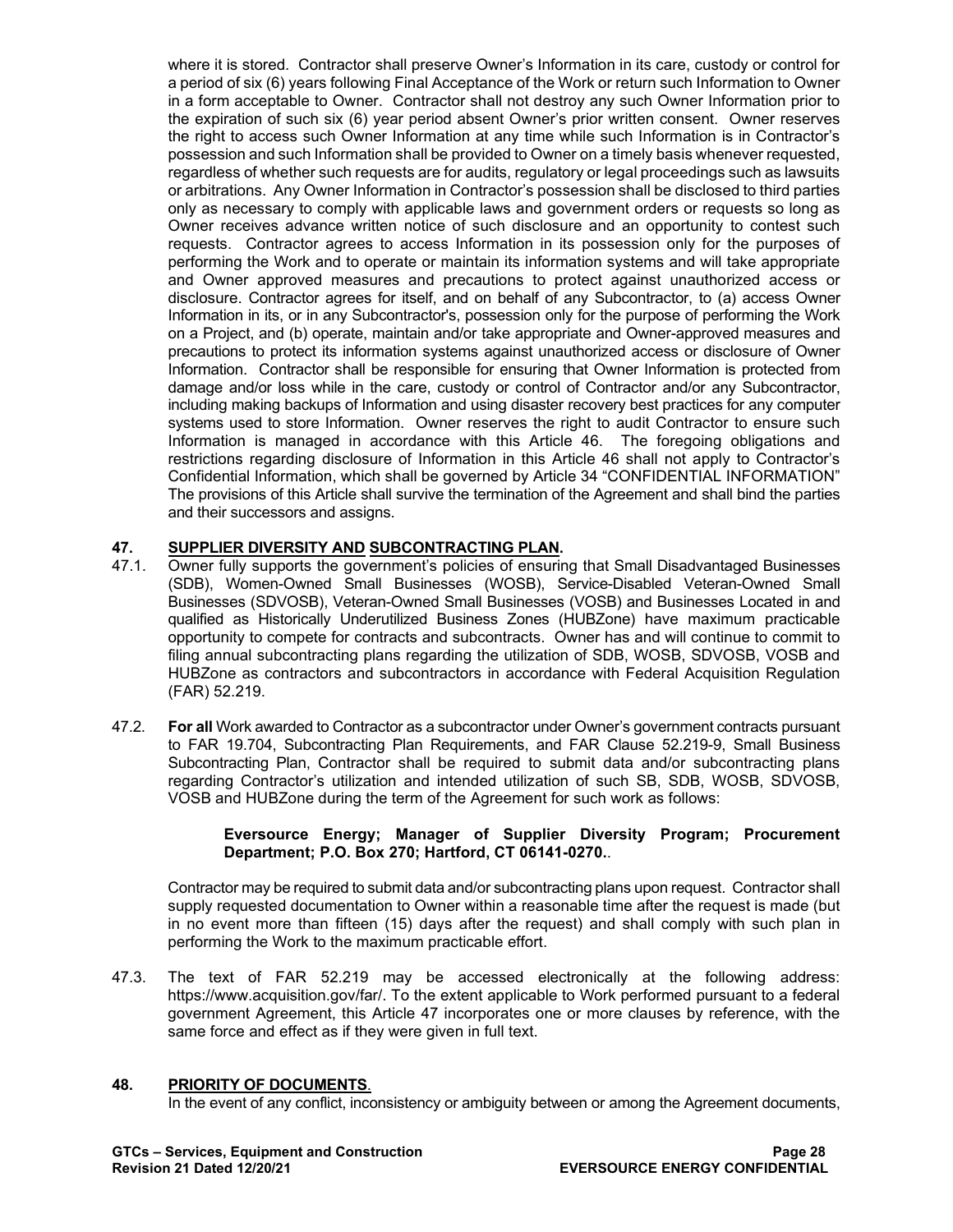the order of priority shall be: as follows, except as otherwise designated in advance and in writing by Owner: (1) Owner's Order; (2) Special Terms and Conditions (if any); (3) these General Terms and Conditions; (4) Specifications; and (5) any remaining documents referred to in the Agreement documents. The provisions of change orders and other changes, amendments, deletions, additions or other alterations to Agreement documents shall have the priority of the applicable Agreement documents to which they relate. In the absence of written direction from Owner to the contrary, the more/most stringent requirement of the Information included in the Specifications shall be deemed to apply in the event of any inconsistency, conflict, or ambiguity between or among two or more requirements therein.

# **49. SEVERABILITY.**

In the event that any provision of the Agreement is deemed invalid or unenforceable, it shall be modified to the extent necessary to make it valid and enforceable. The remaining provisions of the Agreement shall remain fully enforceable notwithstanding the unenforceability of any individual provision.

### **50. FINANCIALS.**

Upon written request by Owner, Contractor shall furnish the Owner, the Contractor's financial statements, including the accompanying notes thereto, for the immediately preceding quarter or fiscal year, as Owner requests, throughout the term of this Agreement. Such financial statements shall be prepared and certified internally by the chief financial officer of the Contractor and shall be reviewed annually by an independent certified public accountant hired by Contractor. All such nonpublic financial information shall be considered Contractor's Confidential Information.

# **51. PERFORMANCE ASSURANCE AND/OR LIQUIDATED DAMAGES**

- Owner may require prior to the signing of the Agreement that Contractor provide performance assurance in favor of Owner with respect to all or any portion of the Work, in an amount and form and from an issuer satisfactory to Owner. Unless otherwise specified by Owner, any performance assurance shall remain in effect until the expiration of the warranty period for the applicable Work. In Owner's sole and exclusive discretion, Contractor shall increase the amount available to Owner on account of such then outstanding performance assurance within ten (10) days after written notice to Contractor. The Agreement compensation shall include Contractor's cost of procuring such performance assurance, but shall not include any cost for Contractor's extension of such performance assurance due to failure of Contractor to complete Work in accordance with the applicable Work schedule.
- 51.2. Owner reserves the right to supplement these terms and conditions with provisions regarding liquidated damages as stated or referenced in the Order.

### **52. NO GIFTS OR INDUCEMENTS.**

Contractor warrants and represents to Owner that neither it nor its Contractor Resources have either provided or offered to provide any gifts, payments, or other inducements to any officer, employee or agent of Owner for any purpose. Contractor shall not provide or offer any gifts, payments, or other inducements to any officer, employee or agent of Owner for any purpose and shall ensure that no employee or agent of Contractor offers any such gifts, payments or inducements. Contractor also represents and warrants to Owner that it and its Contractor Resources has neither provided nor offered to provide any gifts, payments, or other inducements to any government official, employee or agent in violation of any laws or regulations, including the Foreign Corrupt Practices Act.

### **53. MOONLIGHTING RESTRICTION.**

Contractor shall neither employ, nor knowingly permit subcontractors to employ, Owner employees to perform the Work while the employees are employed by Owner.

#### **54. CONFLICTS OF INTEREST**

Contractor shall disclose to Owner any potential conflict of interest between the Contractor and Owner, and receive written permission from Owner prior to entering into any business transactions. Examples may include: 1) Contractor who has business or non-business relationships with Owner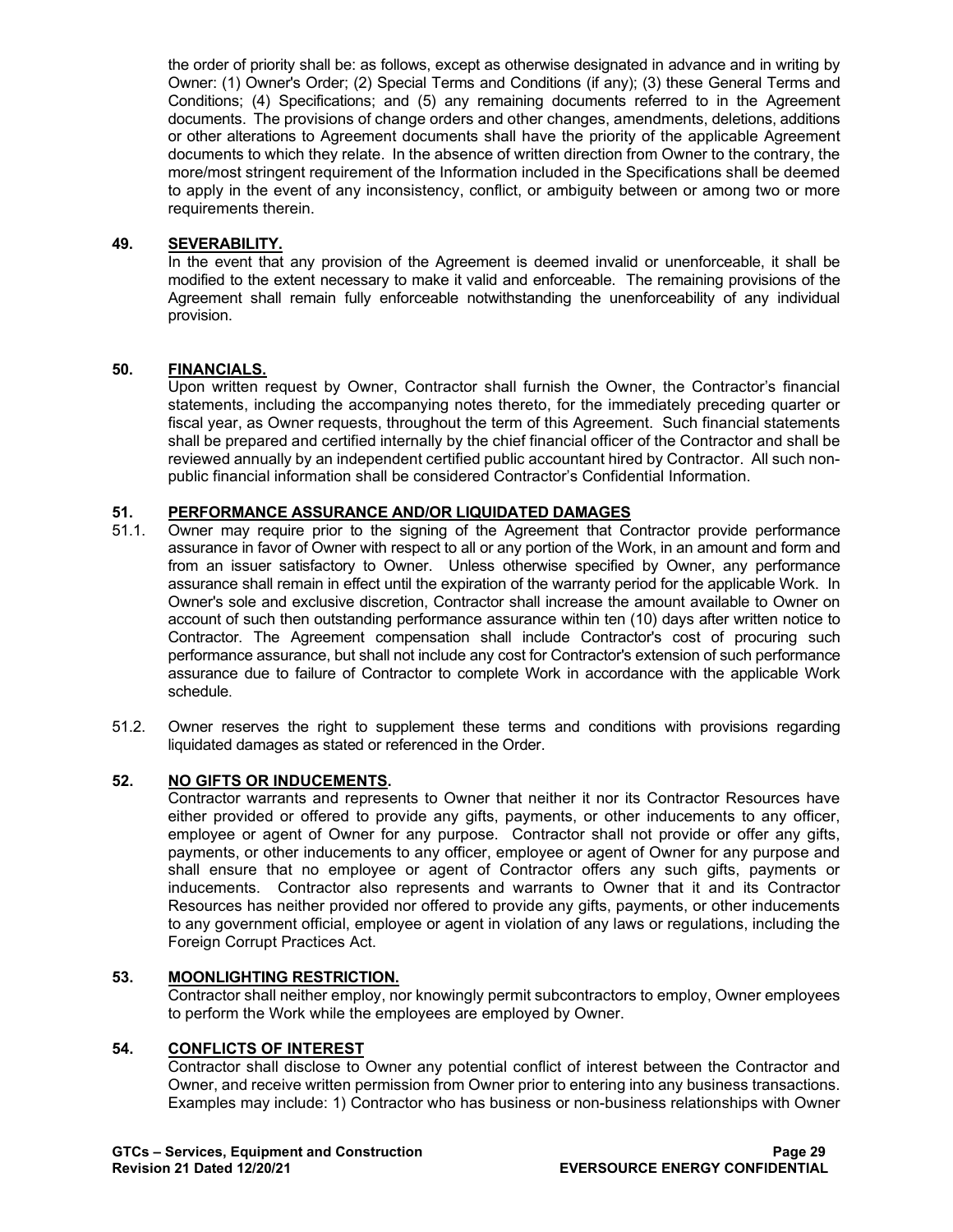employees who can make decisions impacting Contractor's business; 2) Owner employees or their family members who have an ownership interest in Contractor's business; or (3) Contractor employees or their family members who serve as an officer, director, employee, agent or consultant of Owner or any Owner Affiliate. This policy also applies to any Subcontractor of Contractor who performs Work.

# **55. RESERVED.**

### **56. APPLICABLE TO EMERGENCY RESPONSE WORK.**

- 56.1 For purposes of this Article 55, the following capitalized terms shall have the meanings set forth below:
	- 56.1.1. "Emergency" means any emergency event expected by Owner or declared by Owner (whether or not such event is declared an emergency by any governmental authority), including stormy weather or other adverse weather conditions that are forecasted to occur or have occurred, that causes, or may cause, damage, interruption, impact or unplanned outages to all or a portion of Owner's utility system. An Emergency does not constitute an event of Force Majeure under the Agreement.
	- 56.1.2. "Emergency Response Work" means Emergency-related Work to be provided by Contractor pursuant to each Emergency Response Work Release, as specified by Owner. Subject to the terms of this Article 55, Emergency Response Work is included within the definition of "Work".
	- 56.1.3. "Emergency Response Work Protocols" means Owner's Emergency Response Work protocols and work standards, procedures and manuals, including Owner's Emergency Storm Restoration Safety Guideline provided to or made available to Contractor, as may be modified from time to time by Owner.
	- 56.1.4. "Emergency Response Work Release" means each release for Emergency Response Work pursuant to an oral communication (i.e., by telephone or in person) or written (i.e., by email, fax or other documentation, in whatever form) issued and/or approved by Owner for Emergency Response Work, in each case under the Order, and in the form and on such terms determined by Owner in good faith. Contractor's commencement of Emergency Response Work awarded to it by Owner pursuant to each Release shall constitute Contractor's acceptance of all of the provisions of the applicable Release.
- 56.2 Contractor agrees to provide accurate and complete Information requested by Owner, including Contractor Resources, contact, and other information, in compliance with Owner's processes and procedures, for Emergency Response Work. Contractor shall provide the Information in the **Emergency Response Contractor Profile Form**, and comply with Owner procedures and processes to maintain and update such information,
- 56.3 In the event of an Emergency, upon Owner's request for information regarding the availability of Contactor Resources and equipment for Emergency Response Work, Contractor shall promptly respond and provide such information within two (2) hours of Owner's request and make a good faith effort to make available such Contractor Resources and equipment.
- 56.4 Upon Owner's issuance of an Emergency Response Work Release, Contractor shall provide qualified and trained Resources and equipment that Contractor has committed to deploy, in a timely fashion, time being of the essence. Contractor shall comply with Emergency Response Work Protocols, and if applicable, furnish Contractor Resources with Personal Protective Equipment (PPE) and tools necessary to perform the Emergency Response Work. If requested by Owner, Contractor Resources shall use any and all field technology provided by Owner in connection with Emergency Response Work, including GPS and wireless communication devices; and upon request and upon completion of the Emergency Response Work, return all Owner supplied equipment, tools, instruments and technology. Contractor shall be charged for any such Owner provided items not returned in good working condition. Except as otherwise agreed to in writing by